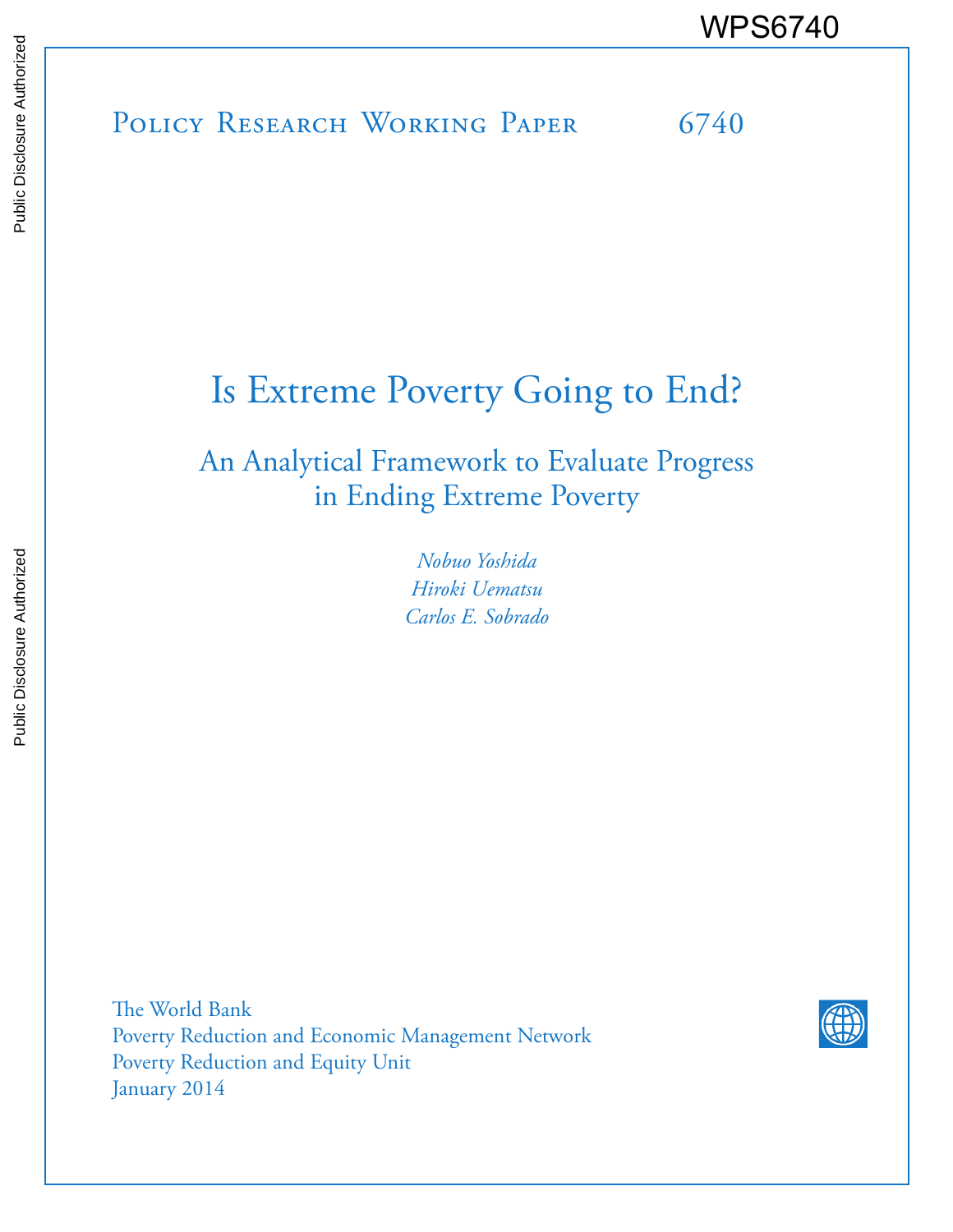#### POLICY RESEARCH WORKING PAPER 6740

# **Abstract**

The World Bank has recently adopted a target of reducing the proportion of population living below US\$1.25 a day at 2005 international prices to 3 percent by 2030. This paper reviews different projection methods and estimates the global poverty rate of 2030 modifying Ravallion (2013)'s approach in that it introduces country-specific economic and population growth rates and takes into account the effect of changes in within-country

inequality. This paper then identifies key obstacles to meeting the target and proposes a simple intermediate growth target under which the global poverty rate can be reduced to 3 percent by 2030. The findings of the analysis lend support to Basu (2013)'s argument that accelerating growth is not enough and sharing prosperity within and across countries is essential to end extreme poverty in one generation.

This paper is a product of the Poverty Reduction and Equity Unit, Poverty Reduction and Economic Management Network. It is part of a larger effort by the World Bank to provide open access to its research and make a contribution to development policy discussions around the world. Policy Research Working Papers are also posted on the Web at http:// econ.worldbank.org. The authors may be contacted at nyoshida@worldbank.org.

*The Policy Research Working Paper Series disseminates the findings of work in progress to encourage the exchange of ideas about development*  issues. An objective of the series is to get the findings out quickly, even if the presentations are less than fully polished. The papers carry the *names of the authors and should be cited accordingly. The findings, interpretations, and conclusions expressed in this paper are entirely those of the authors. They do not necessarily represent the views of the International Bank for Reconstruction and Development/World Bank and its affiliated organizations, or those of the Executive Directors of the World Bank or the governments they represent.*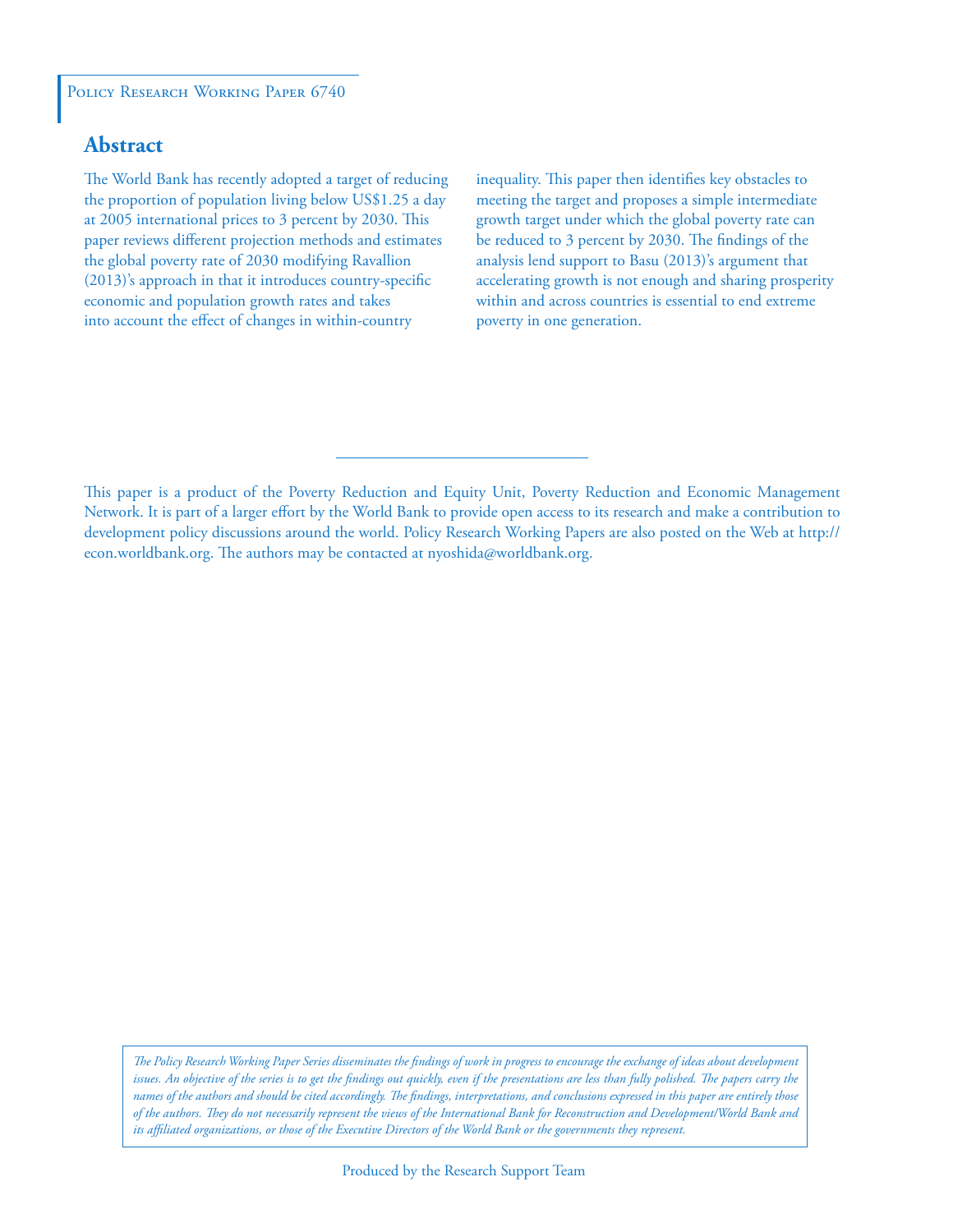#### **Is Extreme Poverty Going to End?**

**An analytical framework to evaluate progress in ending extreme poverty** 

**Nobuo Yoshida[1](#page-2-0) , Hiroki Uematsu[2](#page-2-1) , and Carlos E. Sobrado[3](#page-2-2)**

JEL Classification Codes: I32, D31, D63 Key words: Extreme poverty; shared prosperity; Sector Board: Poverty Reduction (POV)

 $\overline{a}$ 

<sup>&</sup>lt;sup>1</sup> World Bank. Email: nyoshida@worldbank.org

<span id="page-2-1"></span><span id="page-2-0"></span><sup>&</sup>lt;sup>2</sup> World Bank. Email: huematsu@worldbank.org <sup>3</sup> World Bank. Email: [Csobrado@worldbank.org](mailto:Csobrado@worldbank.org)

<span id="page-2-2"></span>

We would like to thank Tara Vishwanath for her insightful suggestions and comments on this paper. We would like to gratefully acknowledge guidance and suggestions from Jaime Saavedra-Chanduvi. We also acknowledge comments from Peter Lanjouw, Ambar Narayan, Christina E. Malmberg Calvo, Emi Suzuki, Shaohua Chen, and Prem Sangraula. The findings, interpretations, and conclusions expressed in this paper are entirely those of the authors. They do not represent the views of the International Bank for Reconstruction and Development/World Bank and its affiliated organizations, or those of the Executive Directors of the World Bank or the governments they represent.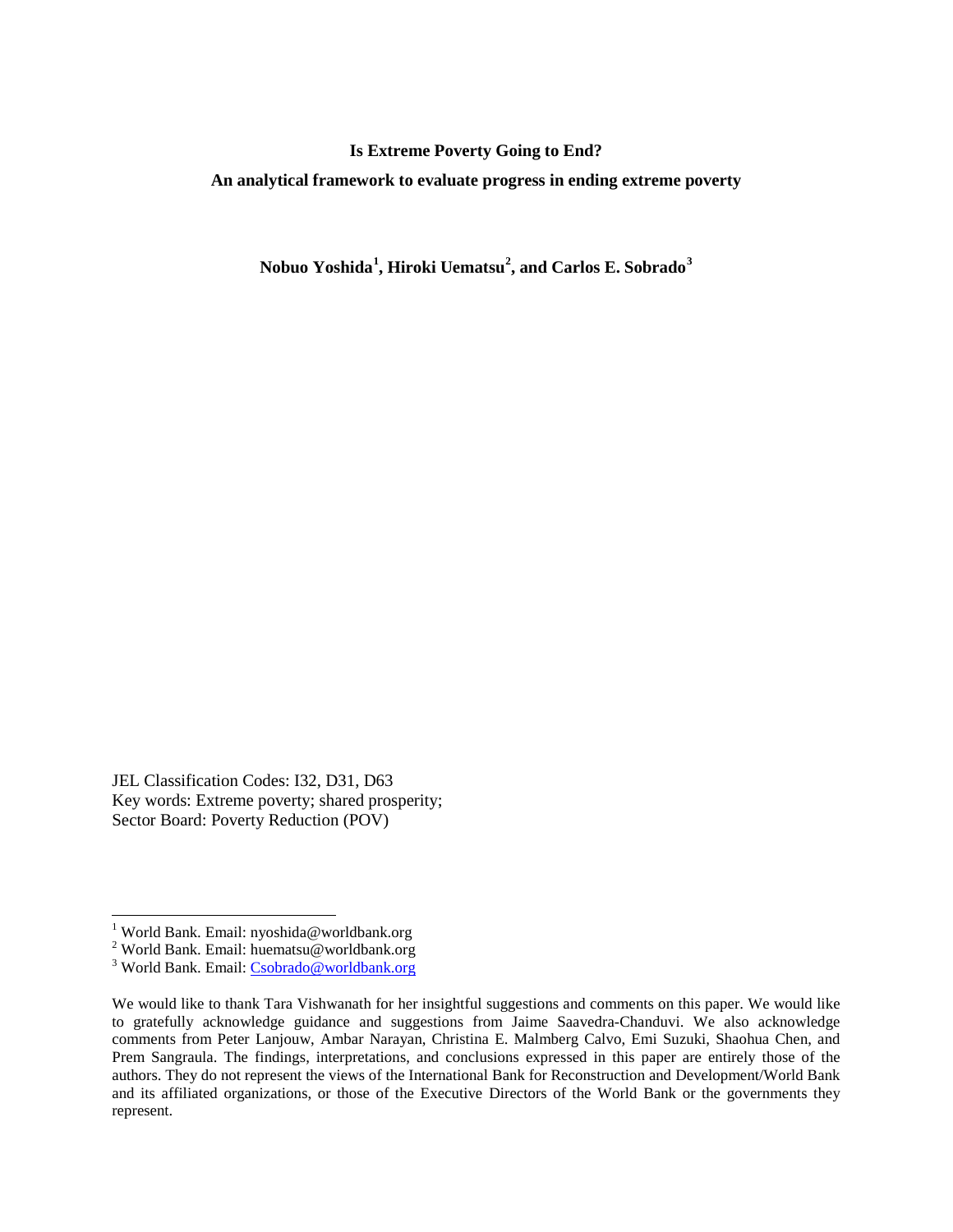#### **I. Introduction**

The main objective of this paper is to propose a new analytical framework to diagnose progress toward ending extreme poverty. The World Bank has recently announced twin goals of "ending extreme poverty" and "promoting shared prosperity," both of which are pursued in an environmentally, socially and fiscally sustainable manner. The target of ending extreme poverty is measured by whether the percentage of the world's population whose household expenditure per capita is below US\$1.25 per day at 2005 international prices can be reduced to 3 percent by 2030. This new goal, which is sometimes called "ending poverty in one generation," might have sounded impossible nearly 10 years ago when the Millennium Development Goals (MDGs) were set. But now that the development communities will almost certainly achieve MDG 1, halving global poverty by 2015, optimism for this new target is on the rise.

The key questions are, how difficult it is to achieve this new goal and what needs to be done. To answer the first question, we project the global poverty rate. But projecting the global poverty rate for such a distant future as 2030 is always a challenge. It is almost impossible to predict the pace of global economic growth and poverty reduction for the next almost two decades. This is particularly challenging for projections of global poverty rates because of the limited availability of global poverty data, which are available only from 1981 and every three years since (except for the most recent spell between 2008 and 2010). Such a limited availability of poverty data restricts our ability to conduct rigorous econometrics or time-series analysis.

Ravallion (2012, 2013) presents a practical solution. He projects future poverty rates *if the developing world keeps the current pace of poverty reduction*. This approach does not indicate whether the developing world can actually continue the current pace of poverty reduction. Nevertheless, this projection provides a good benchmark for policy makers and development partners on whether they should keep their status quo or need to accelerate their pace of growth and poverty reduction.

Ravallion (2013) calls this scenario, in which the developing world maintains its pace of growth and poverty reduction in the recent past, "optimistic," and defines it in two ways. First, he studies the pace of poverty reduction by looking at global poverty rates since 1981 and finds the global poverty rate has been declining roughly one percentage point per year. Using this past trend, he projects that the poverty rate of the developing world would reach 3 percent by 2027. Second, he simulates global poverty rates against different rates of growth using the 2008 global distribution of household expenditure per capita. He finds that if household expenditure per capita grows at 4.5 percent annually, the poverty rate of the developing world will decline to 3 percent by 2027, three years in advance of the new World Bank Group target. Since household expenditure per capita has been growing at more than 4.5 percent over the past 10 years, the second analysis also guarantees that *if the developing world maintains the current pace of growth and poverty reduction*, the poverty rate of the developing world will decline to 3 percent by 2027.

This paper examines how realistic the scenario set by Ravallion (2013) is by re-evaluating assumptions made implicitly or explicitly in his papers. For example, this paper evaluates how much growth is needed to maintain the pace of poverty reduction—one percentage point per year. Also, his second approach assumes no change in the global income distribution over time and that the populations of all countries grow at the same rate. This paper quantifies the implications of these assumptions and finds they might be too optimistic.

This paper then proposes a benchmark scenario by replacing some seemingly overly optimistic assumptions with more realistic ones. For example, we use the latest country-specific population growth projections prepared by the World Bank data group. Ravallion (2013) assumes a uniform population growth rate for all countries, but the latest population projections show large variations in population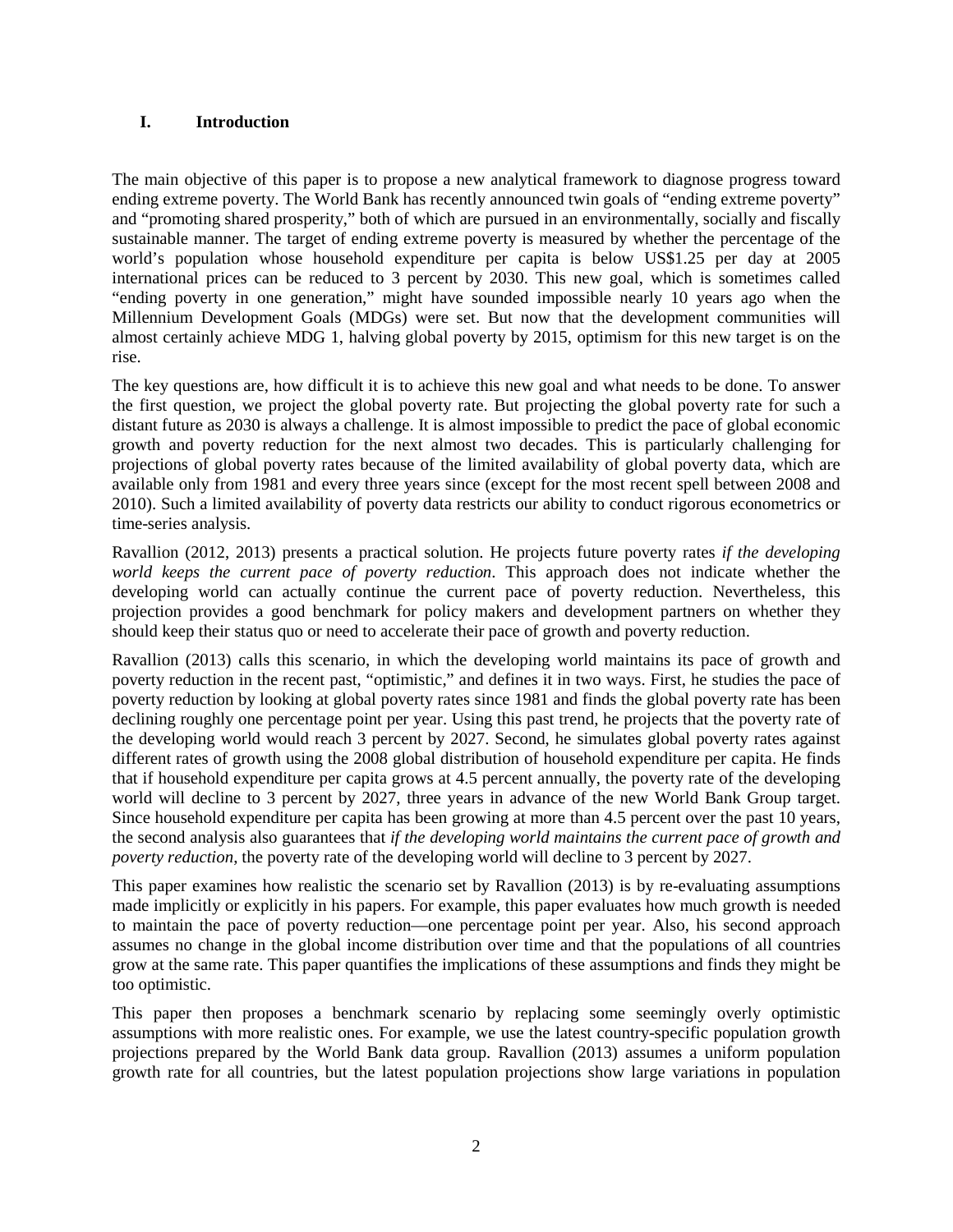growth across countries, which can have non-negligible impacts on poverty projection. We incorporate the latest population growth projections into our benchmark scenario.

This paper also incorporates the effects of changes in the global distribution of household expenditure per capita. As mentioned above, the second approach of Ravallion (2013) assumes that global distribution will not change until 2030. However, as he shows, global distribution has been changing over time and can become more unequal because either each country grows at a different pace or inequality within a country increases, or both. Following Lanjouw et al. (2013), Edward and Sumner (2013), and Chandy et al. (2013), we use country-specific growth rates from the past 10 years, or more precisely a period between 2002 and 2010. Furthermore, we introduce an adjustment to incorporate the effect of changing inequality within a country over time. Our benchmark scenario incorporates these population and distribution effects. Under this scenario, the global poverty rate is projected to be 8.6 percent in 2030, which is much higher than the 3 percent target.

To answer the second question—what needs to be done to achieve the goal—this paper conducts a decomposition of contributors to the 2030 poverty projection under the benchmark scenario. We find that if all countries grow at the same rate as the world average growth rate of 4.7 percent annually, the global poverty rate is projected to be below the 3 percent target by 2030. However, the pace of poverty reduction has been delayed substantially because many poorer countries have experienced slower economic growth and faster population growth than the developing world as a whole, while inequality within a country has on average been widening (Ravallion 2013). Our decomposition analysis shows that the biggest contributor to the slow pace of poverty reduction is the large cross-country variation in growth of household expenditure per capita; the second biggest contributor is a variation in population growth across countries; and the last is increasing inequality within a country.

While the importance of economic growth in poverty reduction is well documented (e.g., Dollar and Kraay, 2002, and Dollar et al. 2013), our conclusion adds to the recent argument by Basu (2013) that accelerating growth is not enough to end extreme poverty by 2030 and sharing prosperity within and across countries is essential to achieve the target. This paper shows that if inequality within and across countries continues to widen, the developing world needs to grow at an unprecedented and virtually impossible pace. To achieve the extreme poverty target, it is essential to attain more shared growth by accelerating growth among the less well-off countries and among the less well-off in those countries.

Furthermore, given how difficult it is to achieve the goal, even a small shock in currently good performing countries can derail the prospect of ending extreme poverty. It is therefore important to help all countries become more resilient to shocks and create an international system from which countries facing crises receive immediate and substantial support so that the crisis does not have a long-lasting impact.

Findings of this paper suggest interesting links between the World Bank Group's goals. To end extreme poverty, it is crucial to achieve the other goal of promoting shared prosperity, which is measured by growth of the less well-off for each country. Also, the WBG goals stress the importance of sustainability. Only a difference is that to end extreme poverty by 2030, prosperity (or economic growth) needs to be shared not only between the rich and the poor within a country, but also between rich and poor countries.

This paper is organized as follows. Section II provides a literature review to examine several methodologies used to project the extreme poverty rate by 2030. Section III examines which assumptions made in Ravallion (2013) seem too optimistic. Section IV proposes a benchmark scenario after replacing these optimistic assumptions with more realistic ones. Section V shows results of projections and decomposition analysis. Section VI proposes an intermediate growth target for each country under which the target can be achieved on time. Section VII concludes.

Finally, as mentioned above, the objective of this paper is not to produce a new set of projections of extreme poverty in 2030. Instead, it is to propose a new approach to analyze the level of challenge in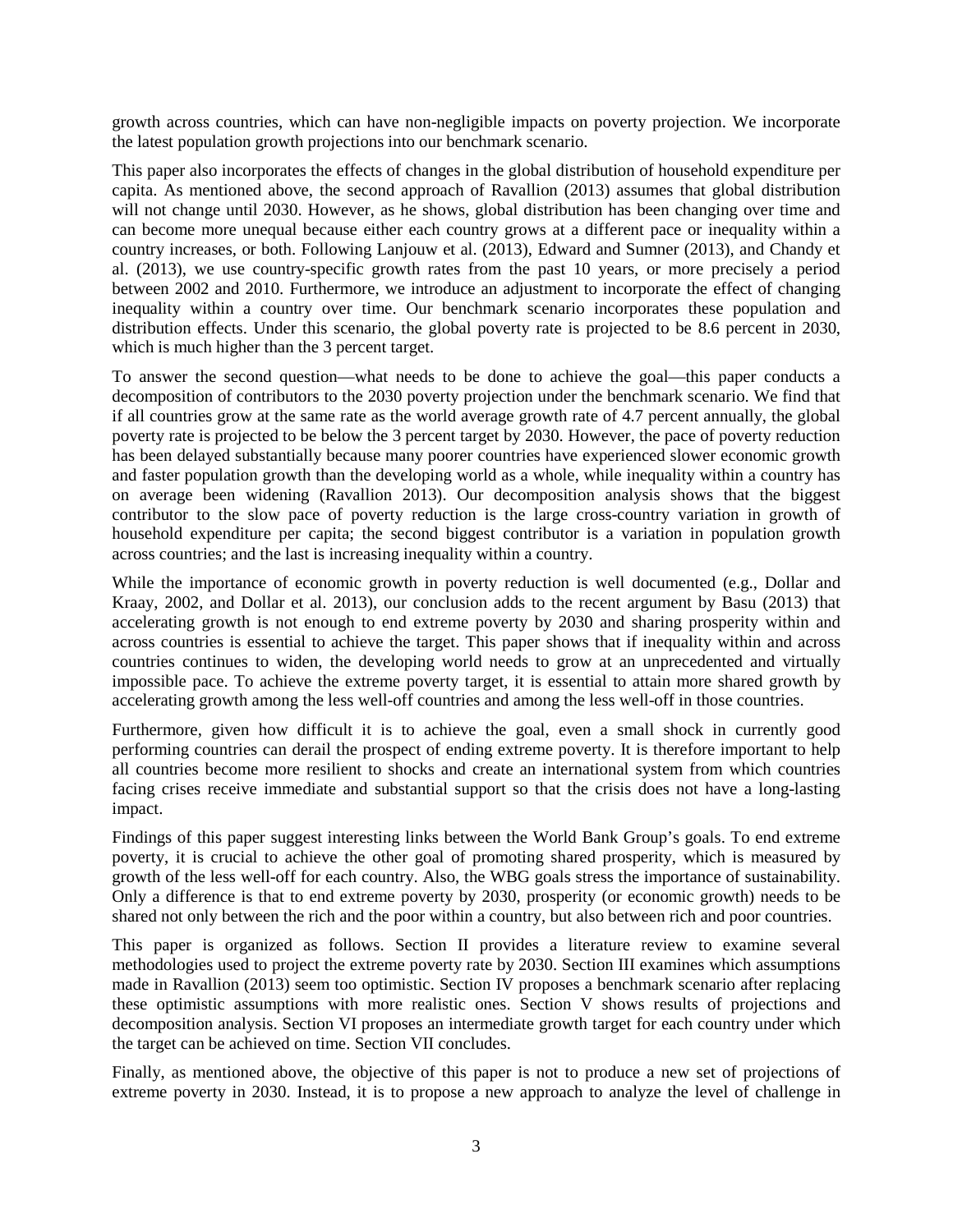achieving this target of ending extreme poverty and elicit strategic guidance using publicly available data only to ensure transparency in the analysis. To facilitate transparency, the annex includes a detailed description of source data as well as our projection approach.

### **II. Literature Review and Comparisons of Projection Methodologies**

#### *Poverty projection based on constant growth elasticity or semi-growth elasticity*

Future poverty is often projected under an assumption of constant growth elasticity or semi-growth elasticity. Growth elasticity refers to the ratio of a percent change in the poverty rate to a percent change in income or consumption. Semi-growth elasticity refers to the ratio of a percentage point change in the poverty rate to a percent change in income or consumption. Klasen and Misselhorn (2006) argue that semi-growth elasticity is more useful for policy makers who usually focus on the percentage point reduction of the poverty rate.

# **Table 1: Growth elasticity and semi-growth elasticity under the**

| 2010 global distribution |         |         |  |
|--------------------------|---------|---------|--|
| Global                   | Growth  | Semi-   |  |
| poverty rate             |         | Growth  |  |
| 20                       | -1.94   | $-0.39$ |  |
| 10                       | $-2.42$ | $-0.24$ |  |
| 5                        | $-2.22$ | $-0.11$ |  |

While many used this approach for poverty projection within a country, Bourguignon (2003) and Klasen and Misselhorn (2006) showed that these approaches can work well for projection of poverty in a cross-country setting. Dercon and Lea (2012) used the constant semi-growth elasticity approach to project global poverty rates.

*Source*: Authors' estimation using PovcalNet (October 2013 version).

However, both constant semi-growth elasticity and constant growth elasticity are problematic when we need to estimate poverty rates for the distant future. Chandy, Ledlie, and Penciakova (2013) explain why the constant (semi-) growth elasticity approach does

not work. Income distribution is not flat and often shows a large concentration of population in the middle income group. When the poverty rate is very high, a poverty line is often located in the huge population mass. As a result, even a small improvement in income can lift many out of poverty. However, as the poverty rate continues to decrease, not many are located near the poverty lines; as a result, a small increase in income can lift only a few out of poverty. Therefore, semi-growth elasticity tends to decline as the poverty rate declines. The effect of this curvature of income distribution to growth elasticity is more complicated because as the poverty rate declines, even a small *percentage point* change in the poverty rate can cause a large *percent* change in the poverty rate.

Table 1 shows how growth elasticity and semi-growth elasticity change if the 2010 global distribution in PovcalNet—the World Bank's database of global poverty—is used.[4](#page-5-0) As expected, semi-growth elasticity declines as the global poverty rate declines, while changes in growth elasticity are much more complex.

In conclusion, since poverty rates are expected to change significantly over a long time horizon, it is likely that projections for poverty in the distant future based on constant growth elasticity or semi-growth elasticity will be misleading. In particular, the projection based on semi-growth elasticity likely overestimates the pace of poverty reduction.

#### *Distribution-neutral projection*

 $\ddot{\phantom{a}}$ 

Due to the aforementioned problems on the constant (semi-) growth elasticity approach, some authors take a "distribution-neutral approach" (see Ravallion 2013, Lanjouw et al. 2013, Karver et al. 2012, Edward and Sumner 2013, and Chandy et al. 2013). All use the income or consumption distribution of a

<span id="page-5-0"></span><sup>4</sup> See more details about PovcalNet in the annex.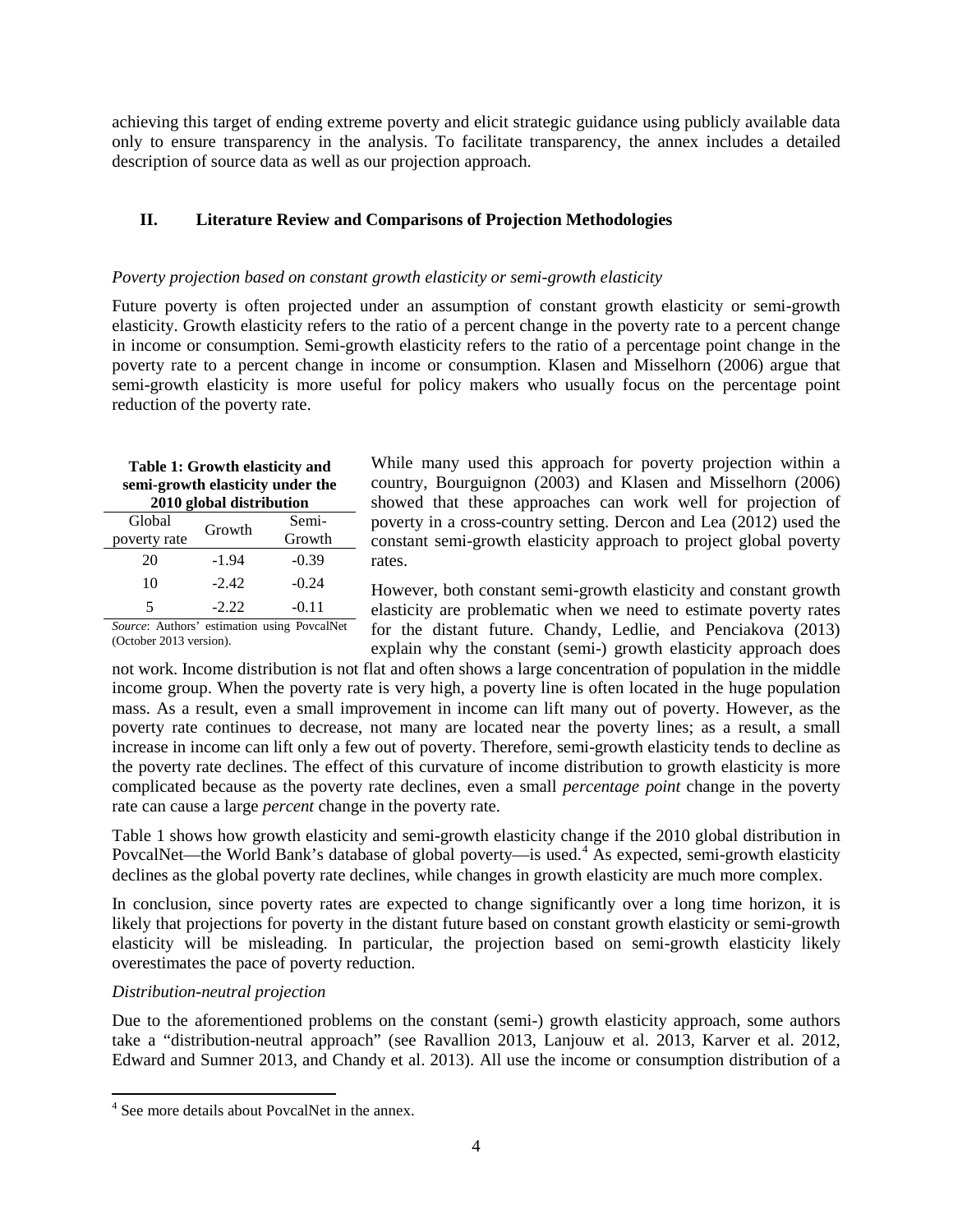particular year available in PovcalNet to project future poverty rates. To be precise, this approach should be called an inequality-neutral approach because authors typically use the World Bank's global poverty database, PovcalNet, to conduct this analysis where the distribution is allowed to change as long as its Lorenz curve remains the same.

An advantage of this approach is that it can predict the true poverty rate if income or consumption grows as expected without changing inequality. This approach uses the actual income or consumption distribution, so poverty rates fully reflect the curvature of the income or consumption distribution. Therefore, unlike the constant growth or semi-growth elasticity approach, this approach can predict poverty rates well *as long as inequality does not change*.

Needless to say, the biggest disadvantage of this approach is the fact that it assumes no changes in inequality. And as Ravallion (2013) and Ravallion and Chen (2012) show, inequality has also been changing over time. Inequality was slowly declining in the 1980s and the 1990s, but, as the pace of poverty reduction started to accelerate in the 2000s, global inequality also started to increase. At the country level, the changes are even more complex. Evidently, assuming no changes in inequality is a strong assumption.

#### *Use of growth projections based on national accounts or household survey mean*

All recent studies project global poverty rates against income or consumption growth rates from either national accounts or household survey data (see Ravallion 2013, Lanjouw et al. 2013, Karver et al. 2012, Edward and Sumner 2013, and Chandy et al. 2013). It is important to decide which should be used to estimate growth rates since growth rates often vary largely depending on this choice. When national accounts are chosen, the resulting growth rates are often discounted when they are converted to growth rates from household survey mean (e.g., Chandy et al. 2013 and Lanjouw et al. 2013,).

The challenge with using national accounts is two-fold. First, the ratio of growth rates from the household survey mean to those from the national accounts varies across countries and over time. After extensive investigation of the statistical differences between the household surveys and national accounts, Dhongde and Minoiu (2013) conclude that:

*Estimates of global poverty vary significantly when they are based alternately on data from household surveys versus national accounts (Dhongde and Minoiu, 2013, p.1).* 

Nevertheless, several authors use growth rates from national accounts to project those from the household survey mean. For example, Karver et al. (2012) simply assume that both sets of growth rates will be the same, and growth rates from national accounts are used to project future poverty rates. Chandy et al. (2013) convert growth rates calculated from national accounts into growth rates from the household survey mean by adopting uniform conversion rates between the two. The ratio is estimated at 0.91 for income surveys and 0.81 for consumption surveys. However, the use of uniform conversion ratios masks large variations in conversion rates across countries and over time and likely causes non-negligible biases in global projections.

The second challenge is that global poverty rates are estimated based mainly on household survey data, although national accounts are used in a circuitous way. Ravallion (2013) explains how data in PovcalNet are created and used to estimate global and regional poverty rates. PovcalNet includes some 900 household surveys for 12[5](#page-6-0) countries.<sup>5</sup> It provides estimates of poverty measures for "reference years" spanning 1981–2008 at three-year intervals and for 2010. Given the irregular and unsynchronized spacing of surveys, PovcalNet uses an interpolation method that employs growth rates in private consumption

<span id="page-6-0"></span> $\overline{a}$ <sup>5</sup> This does not include countries for which no valid PPP is available (Afghanistan, Marshall Islands, Mongolia, and Uzbekistan).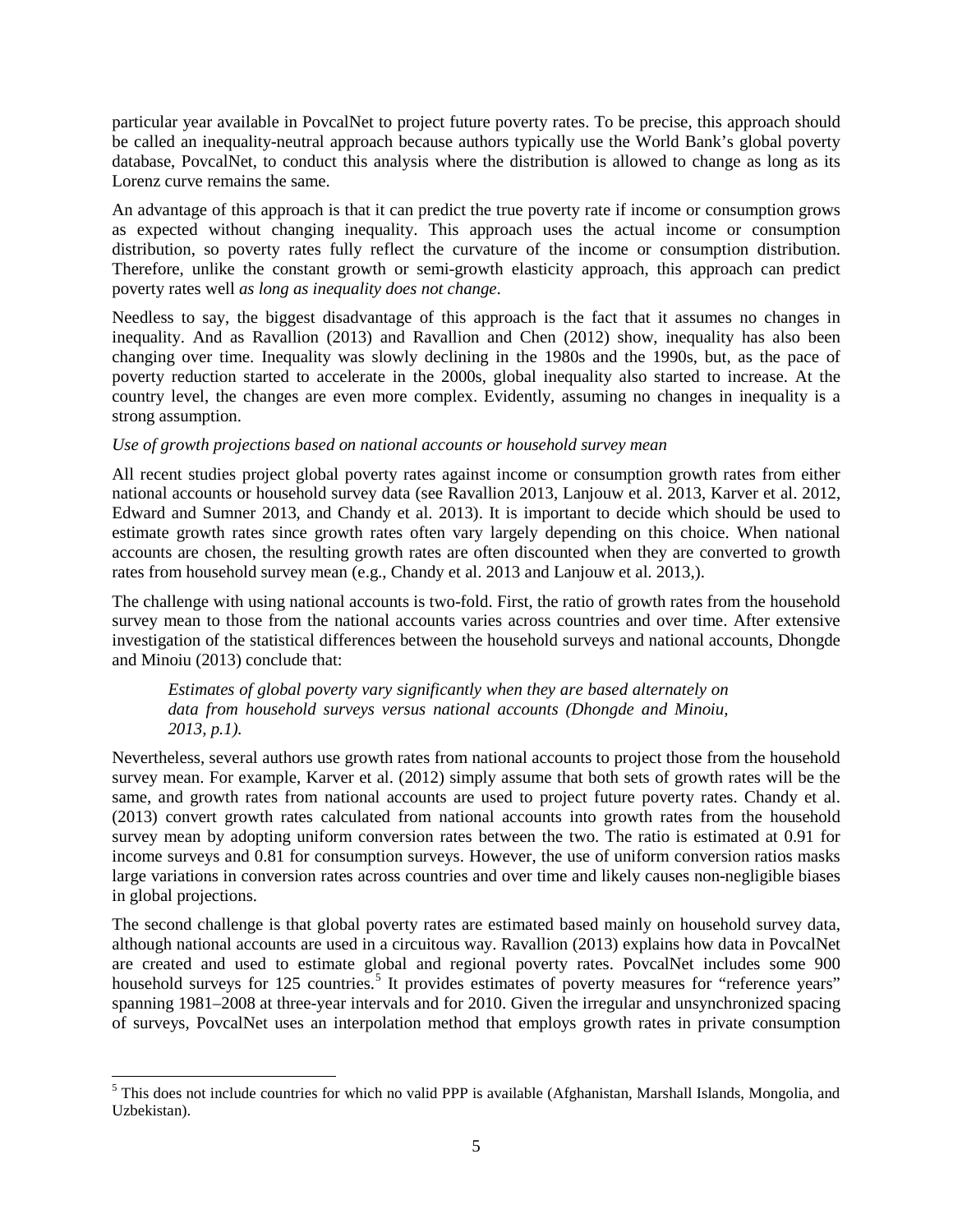from the national accounts for those dates when surveys are not available.<sup>[6](#page-7-0)</sup> In this sense, national accounts are used but only for interpolation, and the main sources of growth rates remain the household survey mean.

#### *Aggregation bias*

It is important to determine at what level projections should be carried out. Ravallion (2013) conducted projections of the global poverty rate at the global level, or using a global income or expenditure distribution, and noted the risk of aggregation bias. For example, he mentioned that China has been a key contributor to global poverty reduction and it is expected that growth in China will continue. However, if the high growth rate persists, China's poverty rate will soon reach zero, after which China's growth will cease to contribute to the pace of global poverty reduction. To minimize this aggregation bias, it is recommended that country-level poverty projections be conducted first, then aggregated into global poverty. Other major recent studies on global poverty projection have taken this approach (see Lanjouw et al. 2013, Edward and Sumner 2013, and Chandy et al. 2013).

## **III. How Optimistic Are the Poverty Projections Done by Ravallion (2013)?**

This section reviews the approach used by Ravallion (2013) and identifies assumptions considered to be optimistic. It is first important to note how global poverty is defined. Ravallion (2013) estimates the percentage of those living on less than US\$1.25 per day per capita in all developing countries, as was the practice based on the 1990s definition. However, the World Bank Group goal includes developed countries in its definition of the global poverty rate. Since the poverty rate in the developed world is negligible, the poverty rate in the developing world is higher than that of the world. To clarify the distinction, we refer to poverty rates estimated in Ravallion (2013) as the poverty rate of the developing world.

Ravallion (2013) conducted two approaches to project poverty rates of the developing world in 2027, namely a linear projection approach and a distribution-neutral approach. The linear projection approach means the poverty rate of the developing world will continue to decline by the same percentage point value per year. Ravallion (2013) estimated the average percentage reduction of the poverty rate per year from the global poverty rates between 1981 and 2010 and found that the poverty rate of the developing world has been declining by one percentage point per year (or more precisely 1.04 percentage points per year). If this pace continued, the global poverty rate would be 3 percent in 2027.

The distribution-neutral approach assumes that all countries in the developing world share the same growth rates of mean household expenditure per capita and populations without changing the shape of the distribution from the reference year.<sup>[7](#page-7-1)</sup> Ravallion (2013) found that if all countries grew at 4.5 percent per year, and the shape of the distribution were the same as for 2008, the poverty rate of the developing world in 2027 would be 3 percent.

#### *Why were these projections considered optimistic?*

Both approaches seem to assume that the current pace of poverty reduction would continue until 2030. This assumption may sound realistic and reasonable, but the following analyses will show that it is indeed quite optimistic.

For example, maintaining the pace – one percentage point per year – becomes increasingly difficult as the poverty rate declines. To show this, we calculate the growth rates of household expenditure (or income)

 $\overline{a}$  $<sup>6</sup>$  See more details in Ravallion (2013), Chen and Ravallion (2010), and Chen and Ravallion (2013).</sup>

<span id="page-7-1"></span><span id="page-7-0"></span> $<sup>7</sup>$  More precisely, mean household expenditures (or income) per capita will grow without changing a Lorenz curve of</sup> their distribution. This is because Ravallion (2013) calls this approach an "inequality-neutral" projection.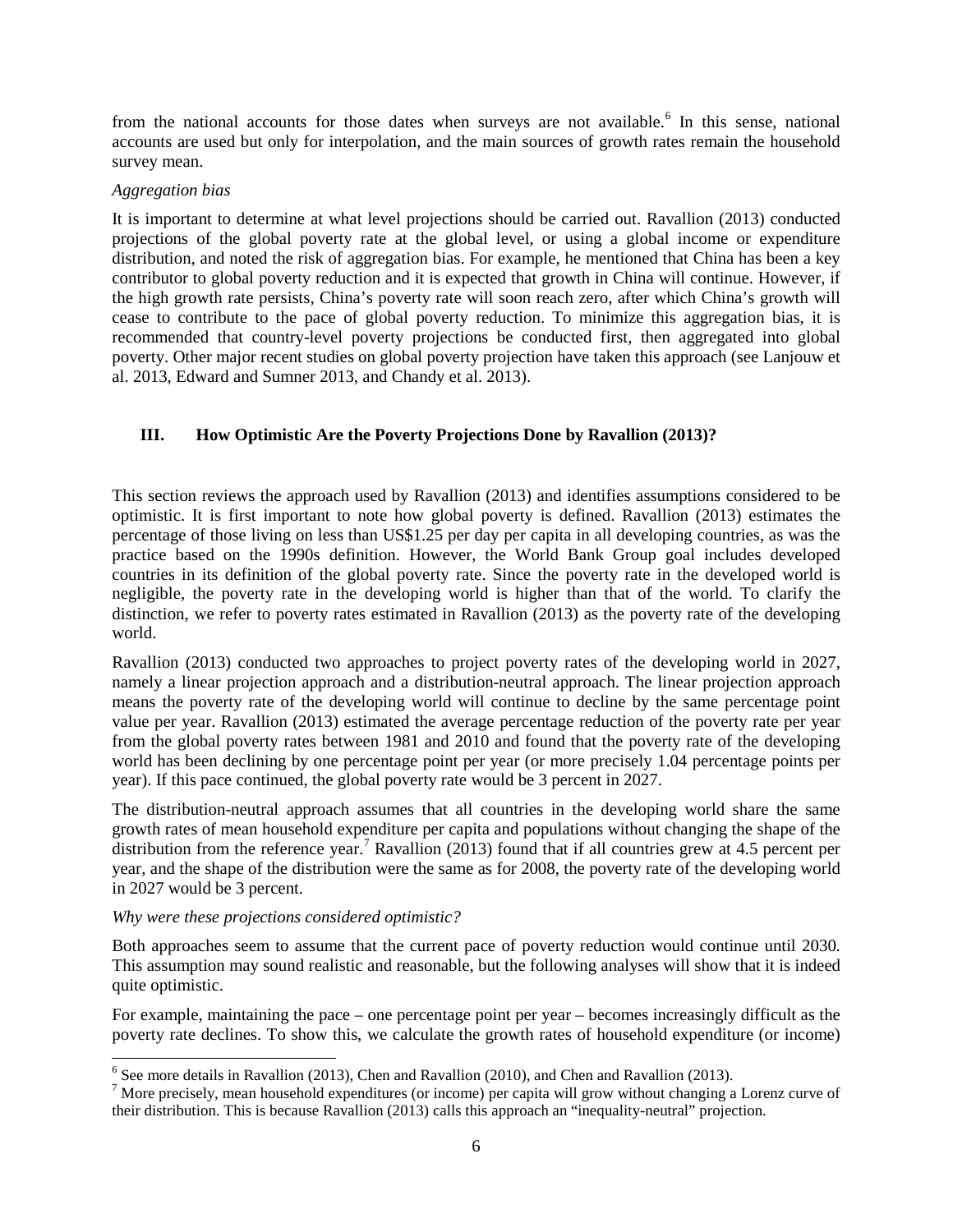per capita required to reduce the global poverty rate one percentage point per year if the distribution of household expenditure does not change and population growth is uniform for all countries between 2010 and 2030, as assumed in Ravallion's second approach (2012, 2013). The required growth rates rise rapidly once the poverty rate reaches 10 percent (see Figure 1). If the poverty rate continues to decline one percentage point per year, it will reach 8.6 percent by 2022. To reduce it further to 6.6 percent in the next two years (2022–2024), the developing world needs to increase the annual growth rate of household expenditure per capita from 4.1 percent to 5.1 percent, which is higher than the average growth rate of the developing world as a whole between 2002 and 2010. To reduce the global poverty rate further from 6.6 to 4.6 in the following two years (2024–2026), the annual growth rate needs to increase to 7.4 percent. The required growth rate will continue to increase in the next four years to 47.9 percent.



**Figure 1: Required Growth Rates of Mean Household Expenditure/Income Per Capita (annualized, %)** 

*Source*: Authors' estimations using PovcalNet (October 2013) and poverty projections of Ravallion (2012). The distribution of household expenditure per capita in 2010 is used to estimate growth rates required to reduce the global rate 1 percentage point per year.

Ravallion (2013) recognizes possible nonlinearity in the pace of poverty reduction once the poverty rate reaches 10 percent. The above analysis clarifies why we tend to have such nonlinearity. Maintaining the linearity of poverty reduction requires increased growth rates. Our analysis confirms that once the global poverty rate reaches around 10 percent, a huge rate of economic growth (7 percent or higher) is required, which makes maintaining the pace of poverty reduction almost impossible.

Another way to illustrate the nonlinearity in the pace of poverty reduction is to compare the path of the distribution-neutral projection with the path of the linear projection. In both approaches, the poverty rate of 2030 is projected to be very close to 3 percent. However, the distribution-neutral projection with a constant annual growth rate of 4.5 percent shows clear nonlinearity, which means the pace of poverty reduction slows gradually but persistently (see Figure 2) if household expenditure grows at a constant rate. Indeed, it is clear that the pace of poverty reduction is much more than one percentage point per year in the beginning and slows to near zero between 2028 and 2030.

#### *Assessment of the distribution-neutral approach*

The distribution-neutral approach conducted in Ravallion (2013) makes three key assumptions: (i) a uniform population growth rate across all developing countries; (ii) uniform growth rates of mean household expenditure per capita; and (iii) no change in inequality within a country. We evaluate whether these assumptions are likely to hold and if not, the implications of a violation of these assumptions of the poverty projection.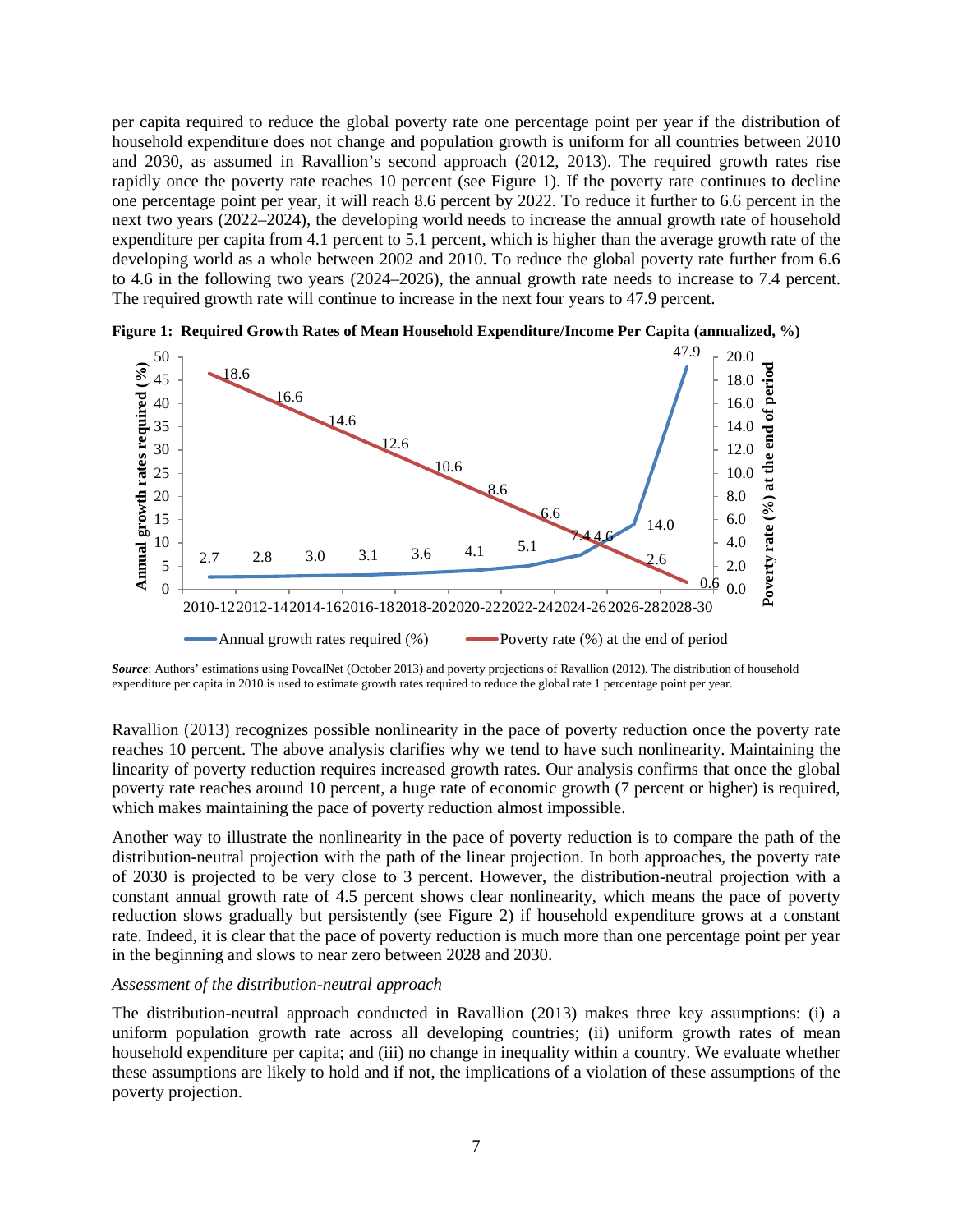

**Figure 2. Comparison of Poverty Reduction Trend using Distribution-Neutral Projection and Linear Projection**

*Source*: Authors' re-estimation using the 2008 global distribution from PovcalNet (as of October, 2013).



**Figure 3: Projection of Population Growth Rate by Region (%, annual)**

Source: Population Projections by World Bank Data Group (as of October 9, 2013).

First, the assumption of uniform population growth rate does not seem consistent with the World Bank Data department's latest population projections where population growth rates differ significantly, and more importantly, the population of the poorest region, Sub-Saharan Africa (SSA), is expected to grow the fastest (see Figure 3). The violation of this assumption has implications for the global projection of poverty. To see the impact, we estimate the poverty rate of the developing world in 2027 assuming that the populations of all regions grow as the World Bank Data Group's projections predict with no difference in the population growth rate within a region. This assumption of no change in the population growth rate within a region is a strong one, but it is made to reduce the computational burden.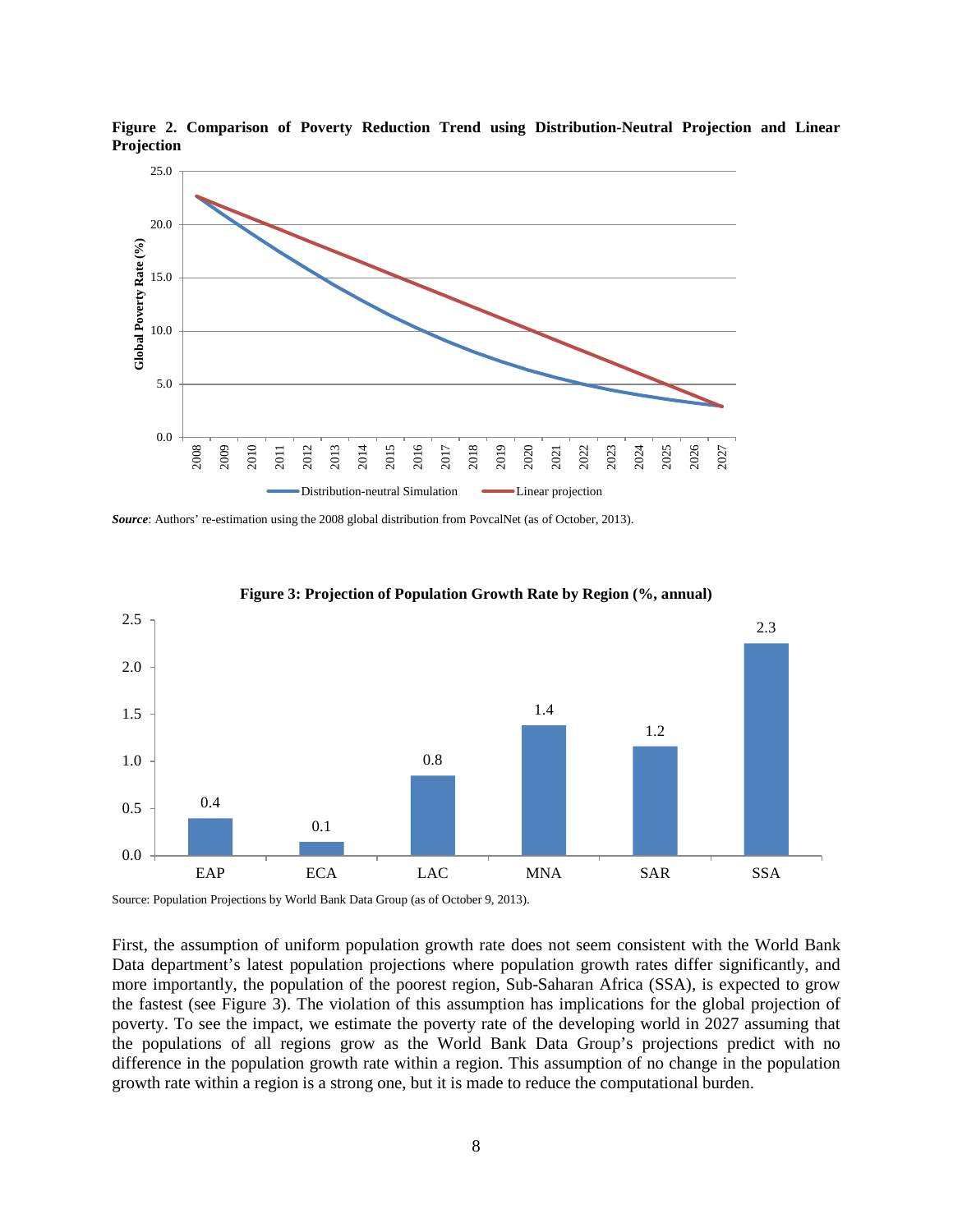Once we accept the World Bank's population projections, even if all countries grow at 4.5 percent, the poverty rate of the developing world in 2027 is no longer 3 percent, but 3.7 percent.<sup>[8](#page-10-0)</sup> This increase in the poverty rate is caused mainly by increasing the population share of the poorest region in the developing world, i.e., SSA, from 14.1 percent to 18.7 percent between 2010 and 2027. To achieve a 3 percent poverty rate by 2027, all countries must grow faster than 4.5 percent. Note that this analysis does not take into account the full effects of country-specific population growth rates, which will be done in Section IV.

**Table 2: Average Annual Growth Rates of Mean Household Expenditures by Region (2002–2010)**

| Region                          | Growth rates $(\% )$ |
|---------------------------------|----------------------|
| East Asia & Pacific             | 6.4                  |
| Europe & Central Asia           | 6.5                  |
| Latin America & Caribbean       | 5.0                  |
| Middle East & North Africa      | 1.6                  |
| South Asia                      | 2.3                  |
| Sub-Saharan Africa              | 2.1                  |
| Developing world<br>$\sim$<br>. | 4.7<br>$\mathbf{a}$  |

Source: Authors' estimations using PovcalNet (October 2013)

| Table 3: Changes in Gini Coefficients for Select |  |  |  |
|--------------------------------------------------|--|--|--|
| <b>Countries</b>                                 |  |  |  |

| Country       | Year   | Gini Coefficients (%) |
|---------------|--------|-----------------------|
| <b>Brazil</b> | 2009   | 54.69                 |
|               | 1999   | 59.78                 |
| China         | 2009   | 42.06                 |
|               | 1999   | 39.23                 |
| India         | 2009.5 | 33.90                 |
|               | 1993.5 | 30.82                 |
| Indonesia     | 2010   | 35.57                 |
|               | 2002   | 29.74                 |
| Russian       | 2009   | 40.11                 |
| Federation    | 2002   | 35.70                 |

Source: PovcalNet (October 2013)

 $\overline{a}$ 

Second, the assumption of uniform growth of mean household expenditure (or income) is unlikely to hold. In fact, our estimation of annual growth rates of household expenditure per capita indicates there is a significant variation across regions. We estimate these growth rates by first calculating country-level mean expenditures from PovcalNet for 2002 and 2010, then estimating the population weighted mean for all regions for both years, and finally calculating the global growth rate from the regional mean. As mentioned before, the average growth rate in the developing world is 4.7 percent, which is higher than the required growth rate of 4.5 percent under the distribution-neutral assumption in Ravallion (2013). However, Table 2 shows East Asia and the Pacific (EAP), Europe and Central Asia (ECA), and Latin America and the Caribbean (LAC) regions exhibit much faster growth than Middle East and North Africa (MNA), South Asia (SAR), and SSA. The biggest concern is the slow growth of SSA, the poorest region, which certainly slows down the pace of poverty reduction at the global level.

Third, the distribution-neutral assumption does not hold not only because countries and regions grow at different paces, but also because inequality within a country might be changing. It is often the case that

inequality increases as a country becomes richer, although recent experiences in LAC where many countries show a significant reduction in inequality in recent years present exceptions. Table 3 shows trends of Gini coefficients for select countries. The durations are selected based on data availability and comparability. Brazil shows a significant reduction in Gini coefficients between 1999 and 2009, while China, India, Indonesia, and Russian Federation all showed some increases in Gini coefficients for the select durations.

Both differences in growth rates across countries and changes in inequality within a country likely have a huge impact on projection of the global poverty rate in 2030. For example, Ravallion (2013) compares growth rates required to achieve the 3 percent target if the global distribution of household expenditure per capita changes. According to Ravallion (2013), the global distribution of household expenditure per capita is most equal in 1999. As mentioned before, the growth rate needed to achieve 3 percent by 2027 is

<span id="page-10-0"></span><sup>&</sup>lt;sup>8</sup> World Bank's population projections are not available for 2027. The authors projected the 2027 populations using population projections of 2025 and 2030 assuming annual regional population growth rates are constant between 2025 and 2030.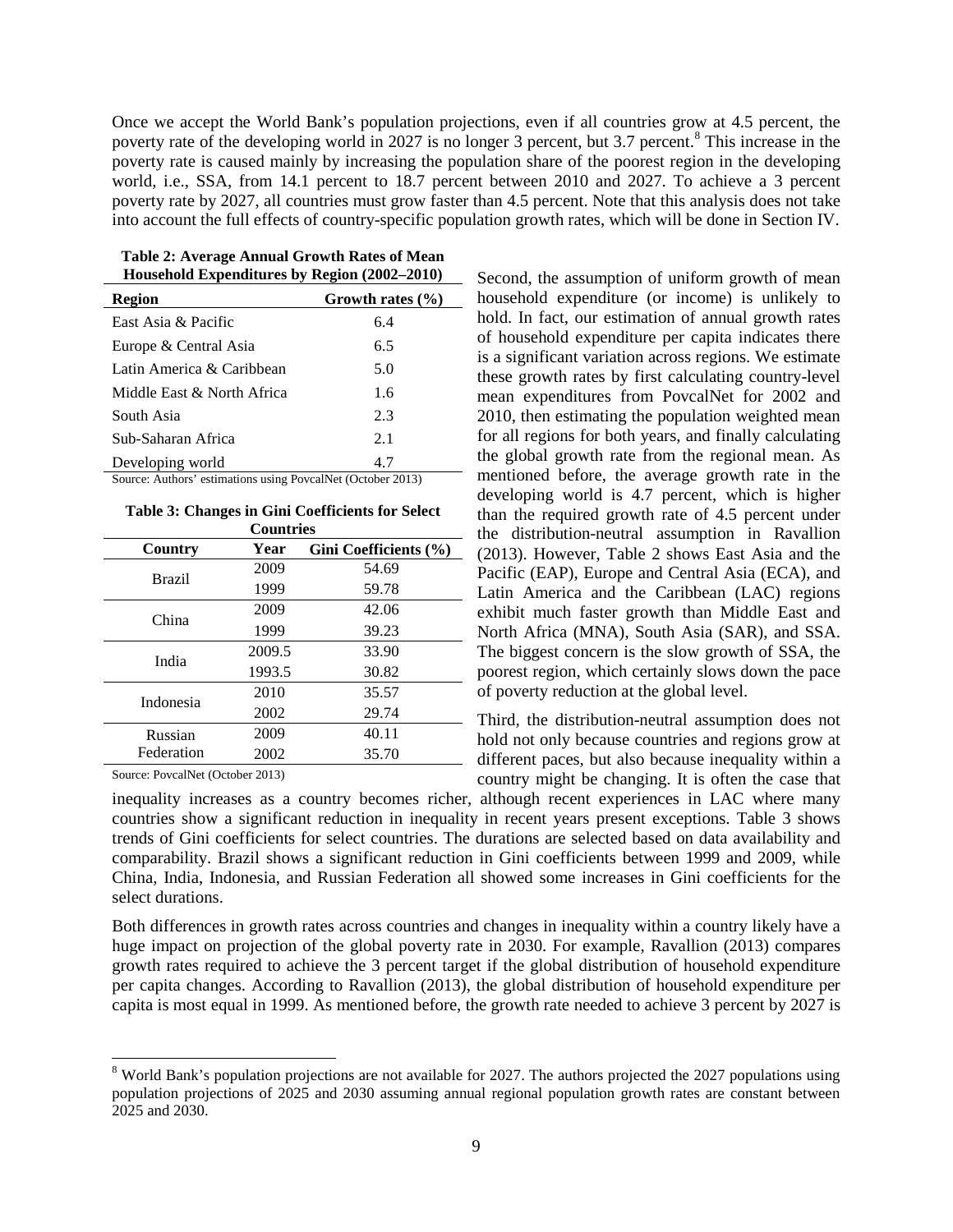4.5 percent if the 2010 distribution is used. However, if the 1999 distribution is used, the required growth rate would be only 3.4 percent. Therefore, implications of distributional changes are likely large.

In conclusion, both the linear projection and the distribution-neutral approach appear to suggest that if the developing world continues its pace of growth and poverty reduction in the past few decades, the poverty rate of the developing world can be reduced to 3 percent by 2027. However, some assumptions made for these projections are deemed too optimistic. In the next section, we will propose a new benchmark scenario after replacing these optimistic assumptions with more realistic ones.

### **IV. Projections of Poverty Rates under a Benchmark Scenario**

As discussed above, the distribution-neutral approach used by Ravallion (2013) makes the following assumptions, which are deemed too optimistic:

- Population growth rates are the same for all countries;
- Growth rates of household expenditure (or income) per capita are the same for all countries; and
- The distribution of household expenditure within a country will not change over time.

Instead, we replace these with more realistic ones and call them a "Benchmark Scenario":

- The World Bank Data Group's latest population growth projections for 2030, which differ across countries.
- Growth rates of household expenditure per capita are estimated for each country separately, based on estimated mean expenditures of 2002 and 2010 available in PovcalNet (as of October 2013); and
- The effect of changes in distribution of household expenditure per capita on poverty rates for each country are estimated and incorporated into the projection of poverty rates.

#### *Population projections*

Following a convention of PovcalNet, we draw the latest version of the World Bank Data Group's database for population estimates and projections (as of October 1, 2013), which is available in [http://data.worldbank.org/data-catalog/population-projection-tables.](http://data.worldbank.org/data-catalog/population-projection-tables) This database is updated twice a year (April and July).

For around 70 percent of countries, this database draws projections calculated under a "medium fertility" scenario in the United Nations Population Division's World Population Prospects (WPP) 2012 Revision [\(http://esa.un.org/unpd/wpp/Documentation/publications.htm\)](http://esa.un.org/unpd/wpp/Documentation/publications.htm). For the remaining countries, which have good vital registration data or frequent updates of population data, the World Bank projects future population figures using its own population estimates of the base year (2010 when this paper was prepared) and information on future fertility (medium fertility), mortality, migration, and population composition from UN WPP 2012 Revision.

#### *Growth rates of mean household expenditure per capita*

Annual growth rates of mean household expenditure (or income) per capita between 2002 and 2010 are estimated using data in PovcalNet (October 2013). PovcalNet is an interactive web-based database, with which poverty rates can be estimated with any level of poverty lines. The World Bank research department maintains the PovcalNet database and also estimates global and regional poverty rates using this database. In PovcalNet, users can estimate global and regional poverty rates for so called "lining-up"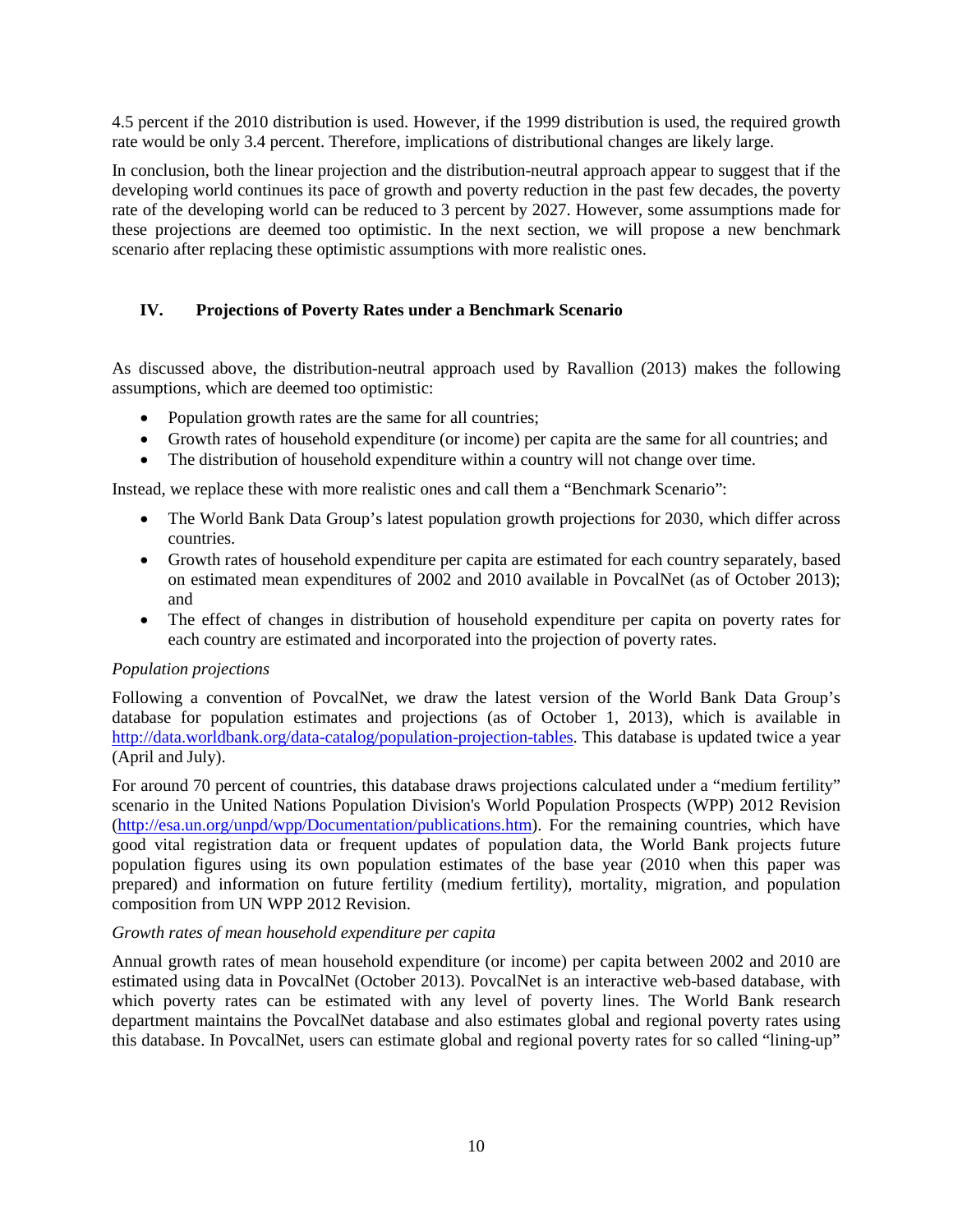years such as 1[9](#page-12-0)81, 1984, 1987, 1990, 1993, 1996, 1999, 2002, 2005, 2008, and 2010.<sup>9</sup> When a country does not have a household survey for these years, poverty rates and mean expenditures are interpolated if the year is between two household survey years, and extrapolated using household survey data in the closest year and data from national accounts.

Growth rates of mean household expenditure per capita in PovcalNet are not as popular a statistic as those of GDP per capita or other national accounts, but we prefer these because they are fully consistent with past global and regional poverty estimates. Ravallion (2013) shows that the relationship between growth rates of GDP per capita or other national accounts and those of mean household expenditure per capita in Povcalnet differ largely across countries and over time. Therefore, it is difficult to project future poverty rates from national accounts.

We estimate the growth rates from mean household expenditures per capita of the lining up years of 2002 and 2010, although we could estimate the growth rates of mean household expenditure of survey years. The latter is more direct in that mean household expenditures per capita are estimated directly from household survey data with no influence from other data sources. On the other hand, mean household expenditures per capita in the lining up years are influenced by national accounts if they are either interpolated or extrapolated. However, the benefits of using the mean expenditures in the lining up years are (i) the duration used to estimate the growth rates is exactly the same for all countries and (ii) the global and regional poverty rates are estimated from the same database.

#### *Incorporating the effect of changing inequality over time*

 $\ddot{\phantom{a}}$ 

As mentioned before, the distribution of household expenditure per capita is changing over time for many countries. In the following analysis, we propose what may be termed "inequality-adjusted growth rate" to capture the impact of change in inequality on poverty. Although we will still have to rely on the distribution-neutral growth assumption using the 2010 income distribution in PovcalNet, we do so, for all available countries, by translating changes in inequality between 2002 and 2010 into the projected growth rate such that countries that have reduced inequality during this period would have a higher projected growth rate than the actual growth rate (so that projected poverty rate in 2030 will be lower) and vice versa. An underlying assumption is that the trend in inequality between 2002 and 2010 would continue between 2010 and 2030.

The inequality adjustment is carried out in the following manner. In PovcalNet, for each country, we choose the 2010 distribution, and keep shifting the mean of the distribution until we obtain the 2002 poverty rate.[10](#page-12-1) The ratio of the original mean to the resulting mean will give us the total growth rate required to reduce the poverty rate measured at US\$1.25 per day between 2002 and 2010 if the distribution is constant at the 2010 level. Finally, we annualize the required growth rate.

Figure 4 illustrates this process. The upper panel shows the 2002 and the 2010 distributions of household expenditure per capita. In this example, it appears that the 2010 distribution is more unequal than the 2002 distribution. The raw growth rate of mean household expenditure per capita is calculated by comparing mean expenditures. In the lower panel, the 2010 distribution is moved leftward until the poverty rate becomes identical to the 2002 poverty rate, while keeping the shape of distribution the same, except for the mean. In this illustration, the resulting distribution needs to have a higher mean (indicated

<span id="page-12-0"></span><sup>&</sup>lt;sup>9</sup> For the lining-up years, Povcalnet produces global and regional poverty estimates for certain years. If some countries do not have household surveys for the years, it estimates poverty of these countries by interpolating or if necessary extrapolating poverty rates of nearby years. This exercise of producing poverty rates for the given years is called "lining-up" and the years "lining-up years". More details are available in the annex.

<span id="page-12-1"></span><sup>&</sup>lt;sup>10</sup> Practically speaking, the user of PovcalNet must keep reducing poverty line (as opposed to increasing the mean) from the default value of US\$38 (the monthly value of US\$1.25 per day poverty line) until we obtain the 2002 poverty rate, because poverty line is the only variable in PovcalNet.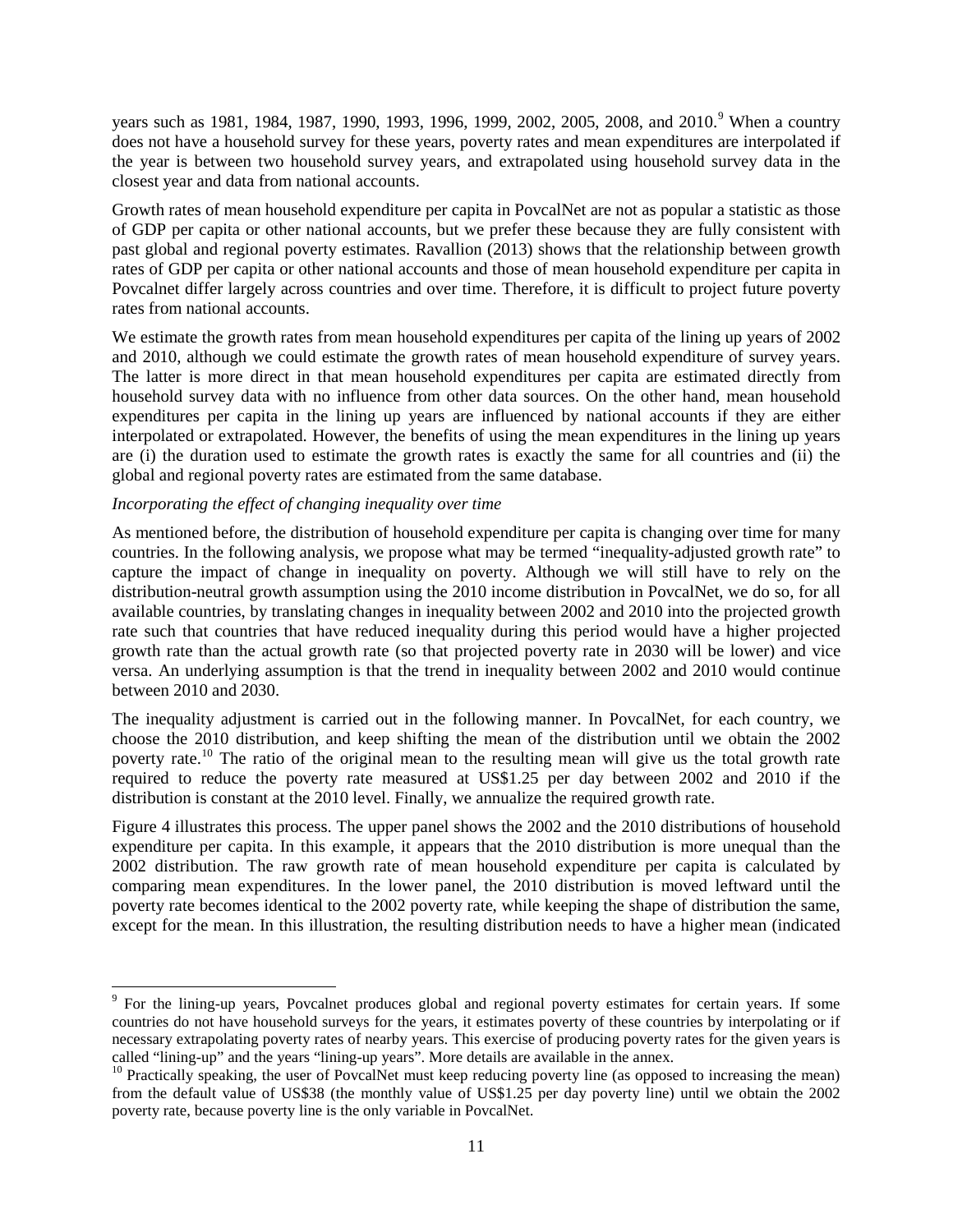by M in the lower panel) than the mean of the 2002 distribution because the former is more unequal than the latter; and as a result, the inequality-adjusted growth is smaller than the raw growth rate.<sup>[11](#page-13-0)</sup>

A difference between a raw growth and an inequality adjusted growth can change if the reference year changes. Since all projections will be conducted with the 2010 distributions, we choose 2010 as the reference year.



Source: Authors' own illustration

In summary, our benchmark scenario implies that each country will continue to grow at the same pace as the average inequality-adjusted growth rate of its mean household expenditure per capita between 2002 and 2010. Poverty rates of 2030 at the country level are calculated with the 2010 distributions available in PovcalNet after increasing the mean household expenditure as much as the inequality-adjusted growth rate suggests. To aggregate country-specific poverty rates of 2030 up to the global and regional poverty rates, we use the latest World Bank Data Group's population projections for 2030.

<span id="page-13-0"></span> $\overline{a}$  $11$  This simple example suggests that if the poverty rate is high enough, both distributions are symmetrical, and both poverty rates are higher than 50 percent, then the inequality-adjusted growth is larger than the raw growth rate.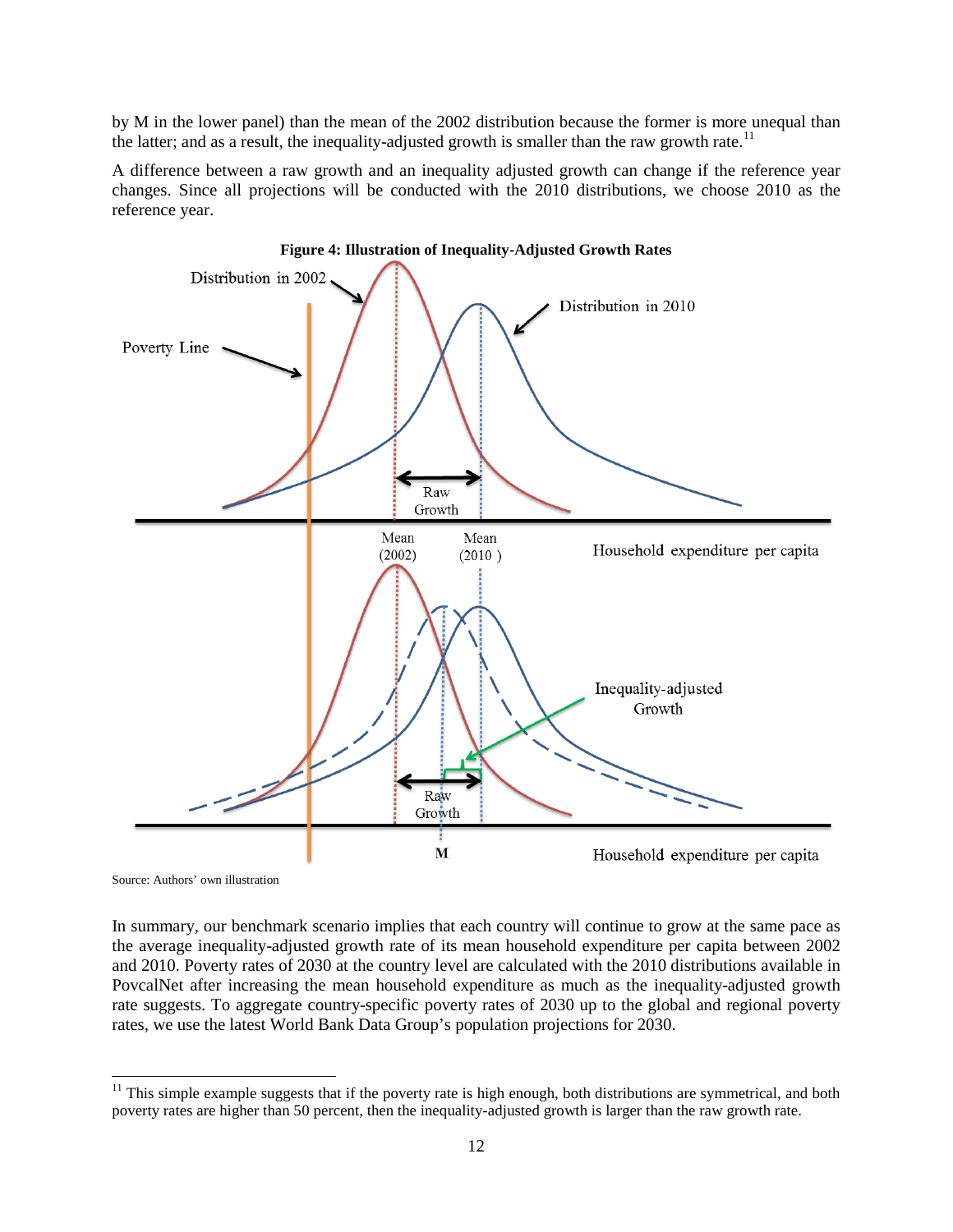There are a few final remarks. First, all projections below show the global poverty rates against the world population rather than the developing world's population following the definition of the new World Bank Group's goal. Ravallion (2013) follows the MDG approach whereby poverty rates are estimated for the sum of populations of all developing countries as of 1990. It is assumed that the population in the developed countries living on less than US\$1.25 per day is negligible. Second, Ravallion (2013) conducted projections using the 2008 distributions of household expenditure per capita since the 2010 distributions were not available when the paper was written. However, below, we use the 2010 distributions available in PovcalNet. The database in PovcalNet and population projections will change whenever new or revised household survey data are provided to the World Bank. Therefore, all projections here are also subject to changes. All analyses below are conducted using the PovcalNet database and population projections available on October 10, 2013.

### **V. Results and Decomposition of Contributors**

There are several factors that can affect global poverty rates. To decompose the effect, we gradually add a new assumption and observe any resulting increase in the poverty rate.

The first projection assumes growth rates of mean household expenditure per capita (or simply the survey mean) and population are uniform across countries (see scenario (i) in Table 4). The uniform growth rate of the survey mean is assumed at 4.7 percent, which was the average annual growth rate of the developing world between 2002 and 2010. This approach is close to that of Ravallion (2013) except that (i) the global poverty rate is now estimated against the world population rather than the population of the developing world, and (ii) the growth rate of the survey mean is set at 4.7 percent. Under this scenario, the global poverty rate is projected to be around 2.1 percent by 2030.

The second projection assumes country-specific population growth rates while assuming the uniform growth rate of the survey mean to be 4.7 percent (see scenario (ii) in Table 4). Introducing the countryspecific population growth increases the global poverty rate from 2.1 percent to 2.8 percent. This means the global poverty rate increases by one third, which is large. Such an increase happens because populations of poorer countries or regions grow faster.

The third projection assumes that for each country, the survey mean grows at its own average growth rate for the period between 2002 and 2010 and while maintaining country-specific population projections of the World Bank Data Group (see scenario (iii) in Table 4). This introduces full variations in country-level growths, but does not still incorporate the effects of changing inequality or distribution.

Introduction of country-specific growth effects has a large impact on the global and regional poverty projections. It increases the global poverty rate substantially, from 2.8 percent to 8.5 percent. If we focus on the developing world, the introduction of country-specific growth effects increases the poverty rate of the developing world from 3.2 percent to 9.8 percent.

The fourth and final projection uses country-specific and inequality-adjusted growth rates (see scenario (iv) in Table 4). Introduction of the inequality adjusted growth has a very limited impact once countryspecific growth effects are incorporated – the global poverty rate increases from 8.5 percent to 8.6 percent. The poverty rate of the developing world also increases only marginally from 9.8 percent to 9.9 percent. Although the global impact of within-country inequality is limited, regional projections suggest that it has had significant impact for some regions but the impact is largely offset. For example, consideration of changes in inequality over time reduces poverty rates in LAC and EAP, while it increases poverty rates in ECA and SAR.

These results here are broadly in accordance with Lanjouw et al. (2013) that applied a set of assumptions comparable to but less optimistic than those in Ravallion (2013). Lanjouw et al. (2013) projected poverty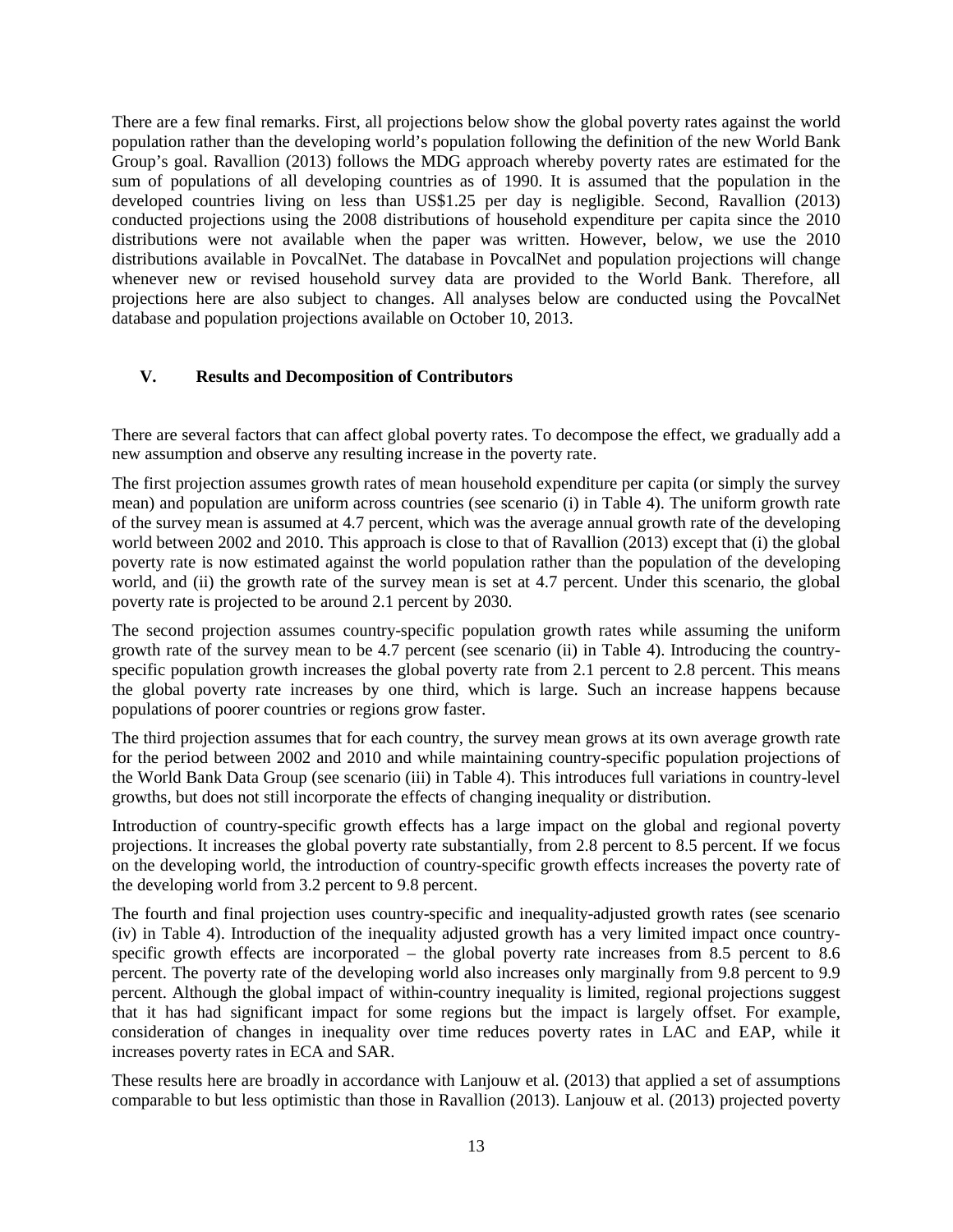rate of the developing world in 2030 to be in the range of 6.3 percent and 8.9 percent while holding within-country inequality constant and assuming country-specific population and economic growth rates. Although our projected poverty rates are at the high end of Lanjouw et al. (2013)'s projections, we share a similar view that maintaining the pace of economic growth in the recent past would not be sufficient to achieve three percent poverty rate by 2030.

Figure 5 separates contributions of each factor to the global poverty rate. A comparison of poverty rates between scenario (i) and (ii) illustrates the impact of introducing country-specific population growth. As mentioned above, it is limited in terms of percentage points, but this is likely due to the fact that the poverty rate before introducing country-specific population growth is as low as 2.1 percent. In fact, the percent change between (i) and (ii) is 33 percent, which is substantial. A comparison between (ii) and (iii) clearly shows that the biggest contributor for the very high poverty projection of 2030 is a large variation in country-specific growth rates. Introduction of country-specific growth rates increases the global poverty rate by three-fold and nearly 6 percentage points.<sup>[12](#page-15-0)</sup> Finally, the impact of considering the withincountry inequality effect is minimal.

| <b>Survey mean</b><br><b>Assumptions of</b> |                                | Uniform $(4.7\%)$ |                         | Country-specific |       |
|---------------------------------------------|--------------------------------|-------------------|-------------------------|------------------|-------|
| growth rates                                | Population                     | <b>Uniform</b>    | <b>Country-specific</b> |                  |       |
|                                             | <b>Scenarios</b>               | (i)               | (ii)                    | (iii)            | (iv)  |
|                                             | EAP                            | 0.17              | 0.17                    | 1.13             | 0.78  |
| Developing<br>countries as of<br>1990       | <b>ECA</b>                     | 0.09              | 0.09                    | 0.24             | 0.35  |
|                                             | <b>LAC</b>                     | 2.18              | 2.21                    | 3.21             | 2.68  |
|                                             | <b>MNA</b>                     | 0.13              | 0.13                    | 1.76             | 1.73  |
|                                             | <b>SAR</b>                     | 0.45              | 0.45                    | 7.87             | 8.92  |
|                                             | <b>SSA</b>                     | 13.80             | 14.29                   | 34.98            | 35.00 |
|                                             | Total                          | 2.44              | 3.20                    | 9.77             | 9.91  |
|                                             | Developed countries as of 1990 | 0.00              | 0.00                    | 0.00             | 0.00  |
|                                             | World                          | 2.08              | 2.78                    | 8.51             | 8.63  |

**Table 4. Projected Extreme Poverty Rate (%) in 2030**

Source: Authors' estimations based on population projections of 2030 from World Bank Data Group; PovcalNet (as of October 2013)

 $\overline{a}$ 

<span id="page-15-0"></span> $12$  We also projected poverty rate in 2030 assuming uniform population growth rate and country-specific economic growth rate. Under this scenario (not shown in Table 4), the projected poverty rate for the world in 2030 is 6.7 percent, significantly higher than 2.08 percent in scenario (i). This underscores the significant effect on future poverty projections of the large variation in country-specific economic growth rates.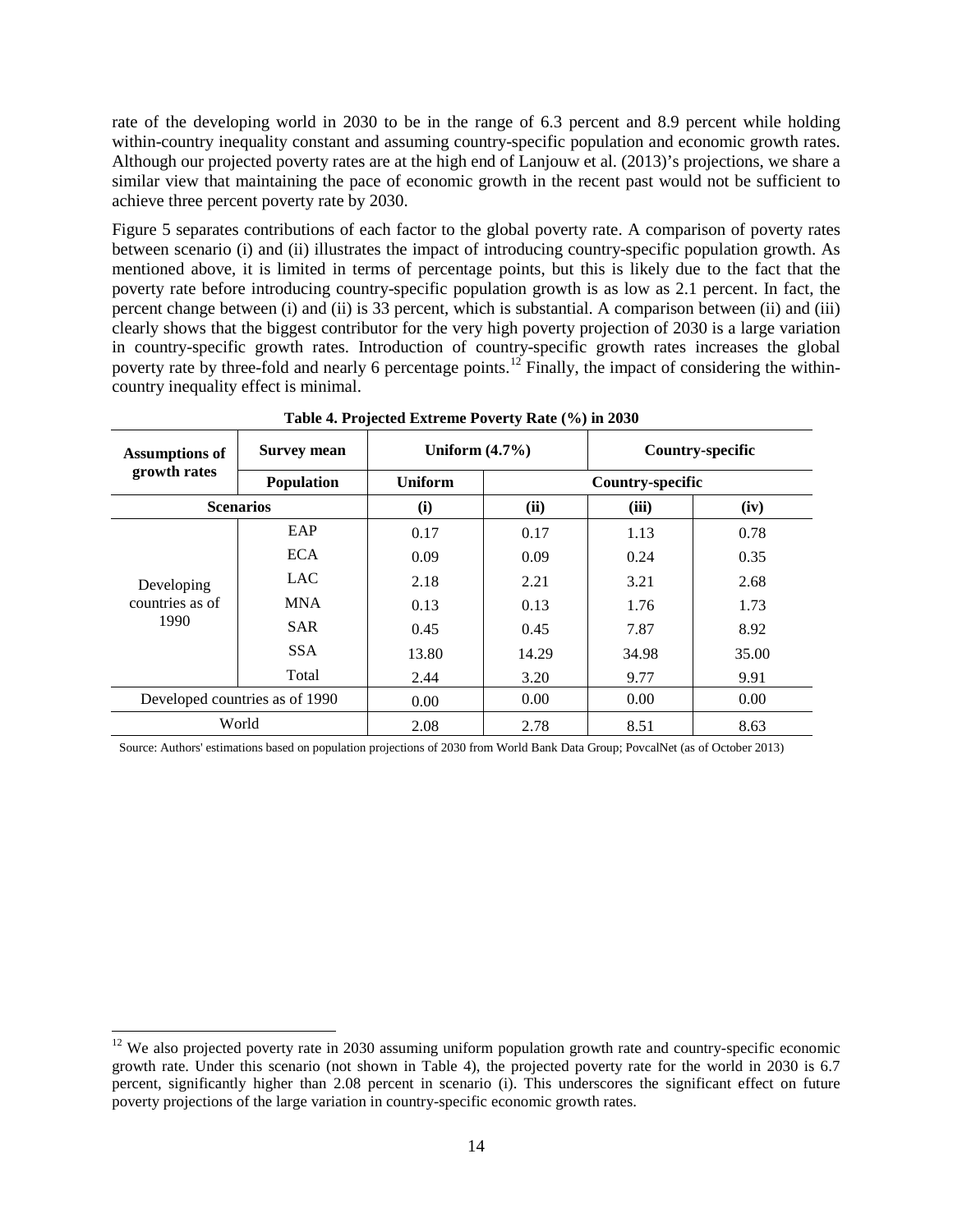

**Figure 5: Decomposition of Global Poverty Projections**

In conclusion, under our benchmark scenario, the global poverty rate in 2030 is projected to be 8.6 percent. In other words, if all developing countries maintain their paces of growth and poverty reduction between 2002 and 2010, the global poverty rate is projected to be 8.6 percent in 2030. This projection is much larger than that of Ravallion (2013). Consideration of country-specific growth patterns is a main source of this difference, but the use of population growth projections by World Development Data Group and within-country inequality adjustments also contribute to the increase in the global poverty projection.

#### **VI. Bending the Arc of History**

It is clear that achieving the new target of reducing extreme poverty to 3 percent by 2030 is very challenging if the developing world maintains its current pace of growth and poverty reduction. The analysis above shows that under the benchmark scenario, the global poverty rate is projected to be as high as 8.6 percent in 2030. Therefore, to achieve the new target, it is necessary for developing countries and their development partners to improve the pace of poverty reduction. Is that possible? If so, how can we achieve the target?

There are an infinite number of ways to reduce the global poverty rate and each of them imposes different levels of burden on countries and regions around the world. Reducing poverty rates uniformly for all developing countries is one way, while focusing on a few very poor countries is another. Of course, the implications of these approaches are very different for all countries. This paper looks for a uniform growth target, which is simple, fair, and desirable. It begins by investigating the simple question of whether accelerating all countries' growth by the same percentage point is enough.

#### *Is accelerating growth only enough?*

To achieve the extreme poverty target, it is necessary to either accelerate growth or improve income (or consumption) distribution, or both. Here, we test whether only accelerating growth can achieve the goal.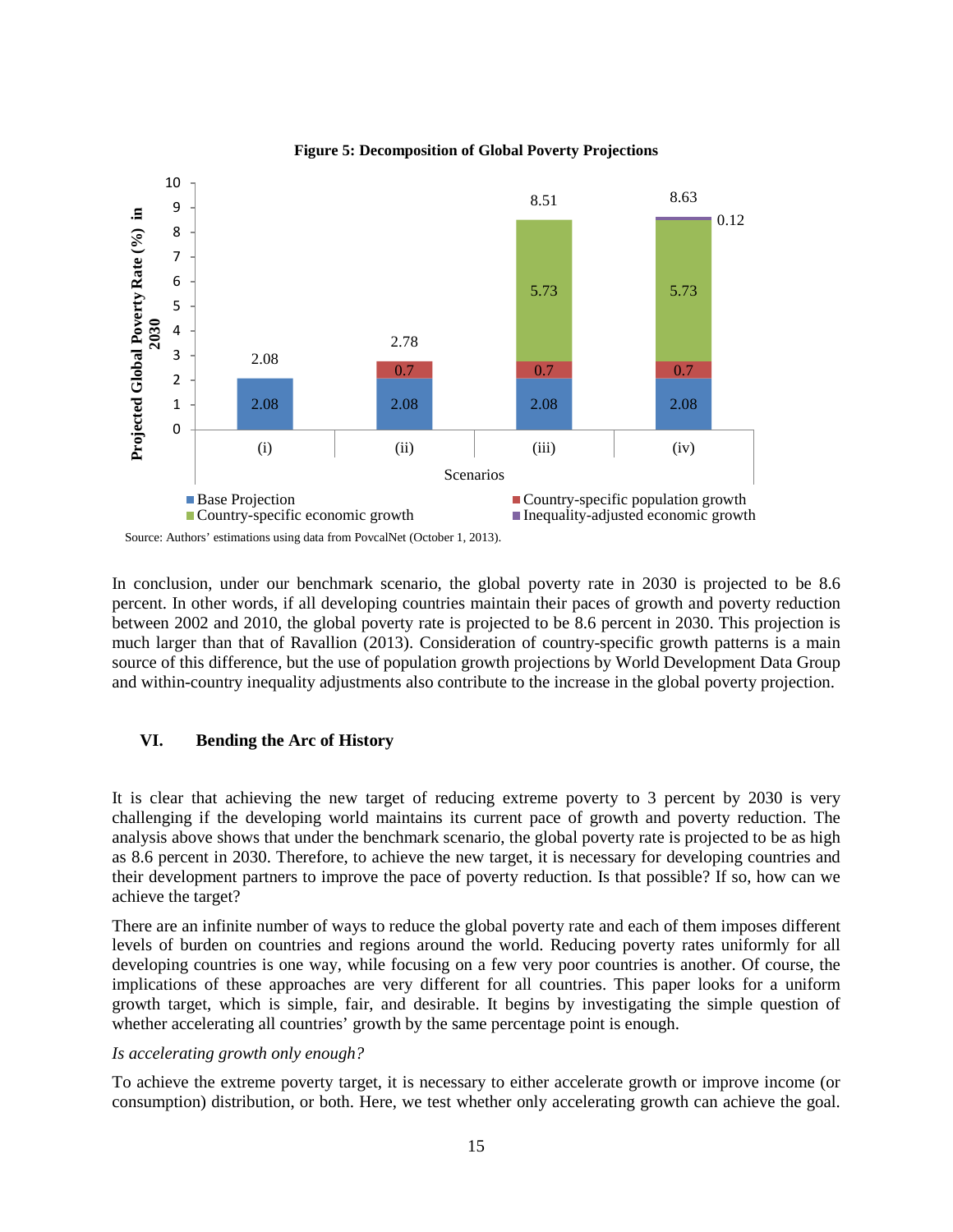To see this, we add a uniform rate of growth to the inequality-adjusted growth rates of all countries between 2002 and 2010. If all countries' growth rates were accelerated by 3.75 percentage points, the global average growth rate would be 7.9 percent and the global poverty rate for 2030 would still be slightly above 3 percent (3.03 percent).

Note that the global growth rate refers to the growth rate of the survey mean. Since the growth rate of the survey mean is usually lower than that of gross domestic product (GDP) per capita, this implies that the developing world's GDP per capita needs to grow at nearly 10 percent on average every year. Since that has never happened since 1980, we can say that accelerating growth only is not enough to achieve the global target.

How are these findings related to the recent study by Dollar et al. (2013) who concluded that "growth still is good for the poor"? Some might think their findings are not consistent with a conclusion of this paper—that growth alone is not enough to achieve the target of ending extreme poverty—but that is not the case.

Basu (2013) clarifies that Dollar et al. (2013) illustrate the situation over the past few decades and also points to the fact that what happened in the past does not tell us what we need to do and what can happen in the future. To illustrate his argument, he creates an interesting hypothetical empirical study of "tradicines." Tradicines include virtually all the traditional medicines of various schools and also modern medicines that are not antibiotics. Then he poses a hypothetical situation where an economist does an empirical study of what cures infectious illnesses in 1930, just two years after penicillin was discovered. Simply because antibiotic was not popular yet, the empirical study would likely find that tradicines cure almost all illness. This is a clear example that empirical studies do not necessarily tell us what will work and what we need to do in the future.

In fact, like Dollar et al. (2013), we found that the main driver of poverty reduction will be growth if the developing world maintains its current pace and patterns of growth and poverty reduction. We also found that the contribution of changes in within-country inequality will be minimal if all developing countries maintain the current pace of growth and poverty reduction. This is perfectly consistent with the findings of Dollar et al. (2013).

However, we go on to argue that it is not possible to achieve the target of ending extreme poverty by maintaining the current pace and patterns of growth and poverty reduction. Under the benchmark scenario, the global poverty rate of 2030 will be far above 3 percent. Therefore, this paper argues that a dramatic change in patterns of growth and poverty reduction is necessary.

#### *Sharing prosperity within and across countries*

Given that accelerating growth only is not enough to end extreme poverty, other approaches are necessary. According to the above decomposition study, the developing world *as a whole* is growing fast enough to achieve the global target, but a problem is that poorer countries and regions, in general, grow more slowly than richer ones, which decelerates the pace of poverty reduction at the global level. What is needed is therefore to share the benefits of growth more widely by reducing the cross-country variation of growth, which did not happen in a systematic manner in the past according to both our study and Dollar et al. (2013).

Another important finding from the above decomposition study is that the developing world as a whole has exhibited little evidence of accelerating the pace of poverty reduction by shrinking within-country inequality. If there is limited room for accelerating growth directly, reducing within-country inequality is a potentially effective option. As Basu (2013) rightly points out, the limited success of reducing within country inequality so far is not a proof that this approach is ineffective, but can be a reflection that successful implementation of policies for reducing inequality is still rare at the global level. In fact, regional decompositions show encouraging results for reducing within country inequality is found in LAC and to a less extent, in EAP. In the case of Mexico and Brazil, the effect of reducing within country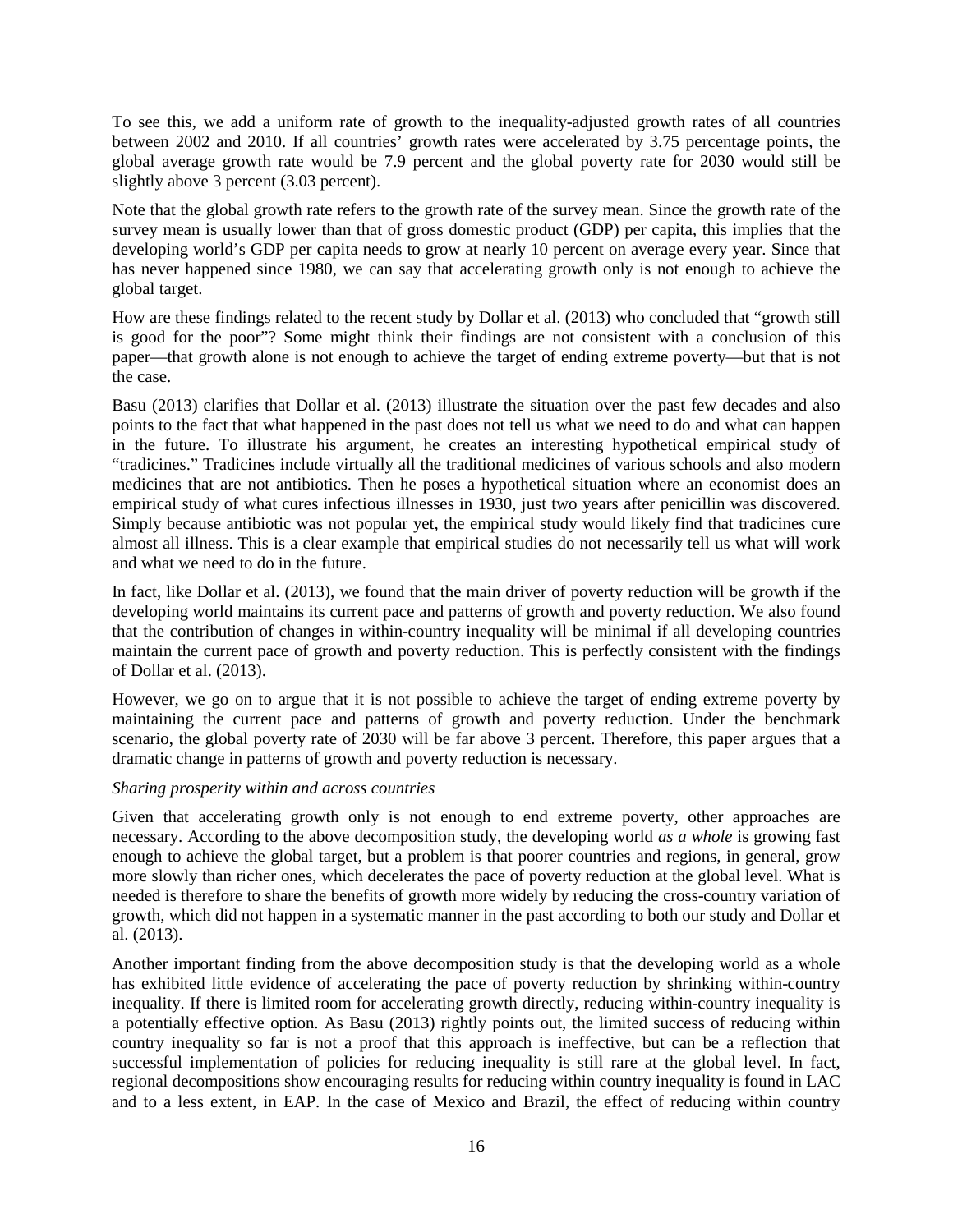inequality increases the annual growth rate by 2 percentage points and 3 percentage points, respectively. A more systematic analysis on how to reduce within-country inequality is necessary.

#### *Importance of sustainability and the World Bank Group Goals*

Furthermore, maintaining the sustainability of good performance is important. Even if a country performs well now, sudden breakouts of economic crises or natural disasters can slow the pace of poverty reduction. Therefore, helping countries experiencing a severe economic crisis or a large-scale natural disaster recover quickly will be crucial to meet the global target of ending extreme poverty. Also, it is important to ensure that acceleration of growth and achievement of more shared growth are attained in a fiscally and environmentally sustainable manner. Otherwise, today's success just increases a risk of a future collapse.

These findings suggest interesting links between the WBG goals. To end extreme poverty, it is crucial to achieve the other goal of promoting shared prosperity – increasing growth of the less well-off for each country – and ensure the process remains environmentally and fiscally sustainable. Only a difference is that to end extreme poverty by 2030, prosperity or economic growth needs to be shared not only between the rich and the poor within a country, but also between rich and poor countries.

### **VI.1. Analysis of Regional Poverty Projections and a Proposed Intermediate Target**

It seems reasonable or inevitable to enhance shared prosperity in the developing world in order to end extreme poverty by 2030. But what do we need to do? In the next subsections, we will review regional poverty projections and propose a simple target that can lead the global poverty rate to reach 3 percent by 2030.

| Region                                        | <b>SAR</b> | <b>SSA</b> |
|-----------------------------------------------|------------|------------|
| Population shares in $2030\,(%)$              | 23.91      | 17.0       |
| Poverty rates in $2010$ (%)                   | 31.0       | 48.5       |
| Maximum poverty rates allowed in 2030<br>(% ) | 12.54      | 17.65      |
| Actual growth rate $(\%)$                     | 2.14       | 1.93       |
| Required annual growth rates (%)              | 1.46       | 4.06       |

**Table 5. Minimum growth rates required to achieve the 3 percent targets globally**

Source: Authors' estimation based using PovcalNet and population projections by World Bank Data Group (as of October 2013).

#### *Sub-Saharan Africa and minimum regional requirements to achieve the extreme poverty target*

 $\ddot{\phantom{a}}$ 

The benchmark projection indicates that SAR and SSA will likely dominate the population of the extreme poor in 2030. Due to their dominance in the share of poor populations in the world, there is a possibility that even if all other regions end extreme poverty by 2030, if one region fails to achieve a certain level of poverty by 2030, the global target of 3 percent by 2030 cannot be achieved. We call this a "maximum poverty rate allowed for one region" above which the region will singlehandedly fail the global target of 3 percent poverty rate in 2030. For example, if SAR cannot reduce the regional poverty rate to below 12.54

<span id="page-18-0"></span><sup>&</sup>lt;sup>13</sup> Dollar et al. (2013) are pessimistic about finding policy instruments that can promote shared prosperity. Their empirical analysis does not find any specific policy that effectively reduces inequality between the rich and the poor and accelerates growth of the less well-off to exceed the average. However, this result can be due to their empirical strategy—conducting empirical analysis using a cross-country database. As shown before, some countries in the LAC region could successfully accelerate growth among the poorer populations to well over that of the average population, but such successes are still outliers from a global perspective. As a result, a typical cross-country regression analysis does not capture this well.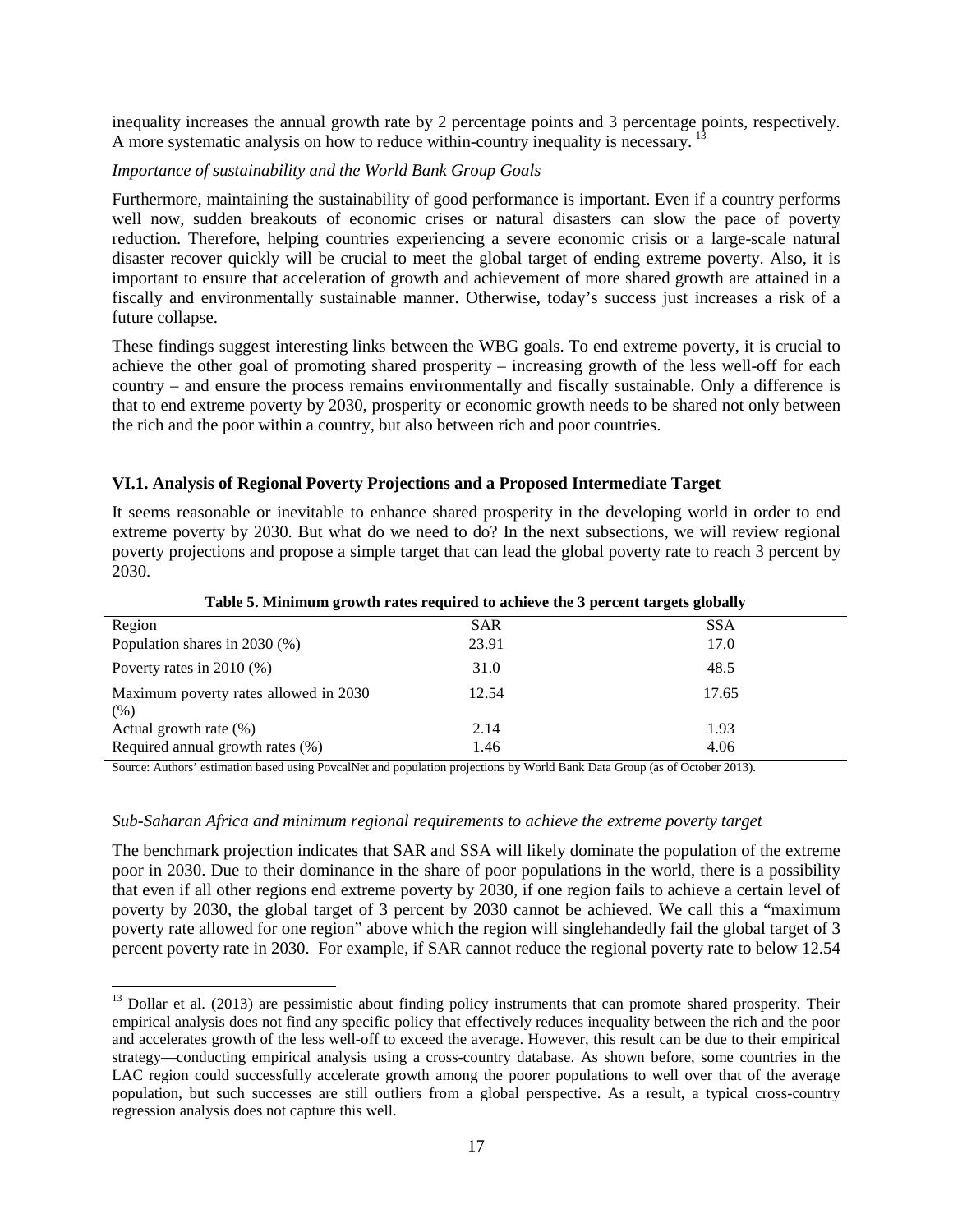percent by 2030, even if all other regions including SSA record a zero percent poverty rate, the global poverty rate would be higher than 3 percent. Similarly, if SSA cannot reduce the regional poverty rate to below 17.65 percent by 2030, even if all other regions record a zero percent poverty rate, the global poverty rate will be higher than 3 percent. To achieve the maximum poverty rates allowed, SAR needs to grow at least 1.5 percent annually. This is unlikely to be a huge challenge for SAR countries because all countries in SAR exhibit higher than a 1.5 percent average annual growth rate between 2002 and 2010.

However, the situation is different for the SSA region. To achieve the maximum poverty rate allowed, SSA needs to grow at 4.06 percent annually. If all SSA countries fail to achieve this level of growth on average for the next 20 years, even if all other regions record a zero percent poverty rate, the global poverty rate in 2030 would be higher than 3 percent.

| Table 6: SSA Region Achieves at minimum 4.06      |
|---------------------------------------------------|
| percent Growth Annually while All Other           |
| <b>Countries Maintain Growth in the Benchmark</b> |
| scenario between 2010 and 2030                    |

| Region                     | Headcount rate $(\% )$ |
|----------------------------|------------------------|
| East Asia & Pacific        | 0.78                   |
| Europe & Central Asia      | 0.35                   |
| Latin America & Caribbean  | 2.69                   |
| Middle East & North Africa | 1.73                   |
| South Asia                 | 8.92                   |
| Sub-Saharan Africa         | 17.06                  |
| Developing World           | 6.41                   |
| World                      | 5.58                   |

Between 2002 and 2010, only 8 out of 47 countries in SSA have achieved higher than a 4.06 percent annual growth rate after adjusting inequality, but the remainder, which is the majority of SSA, failed to achieve the growth rate. In this sense, maintaining the minimum requirement to achieve the global target is a significant challenge for many countries in SSA.

If all countries with growth rates lower than 4.06 percent between 2002 and 2010 raised their growth rates to 4.06 percent, and all countries with growth rates larger than 4.06 percent continued the pace of growth, the poverty rate for SSA would decrease to 17.06 percent by 2030, but the global poverty rate would still be as high as 5.58 percent unless other regions do not improve their performance. This

Source: Authors' projections using PovcalNet (October, 2013)

means that efforts from SSA alone might not be enough.



#### **Figure 6: Trends in Projections in South Asia Region**

Source: Authors' estimations using PovcalNet data (October 1, 2013 version).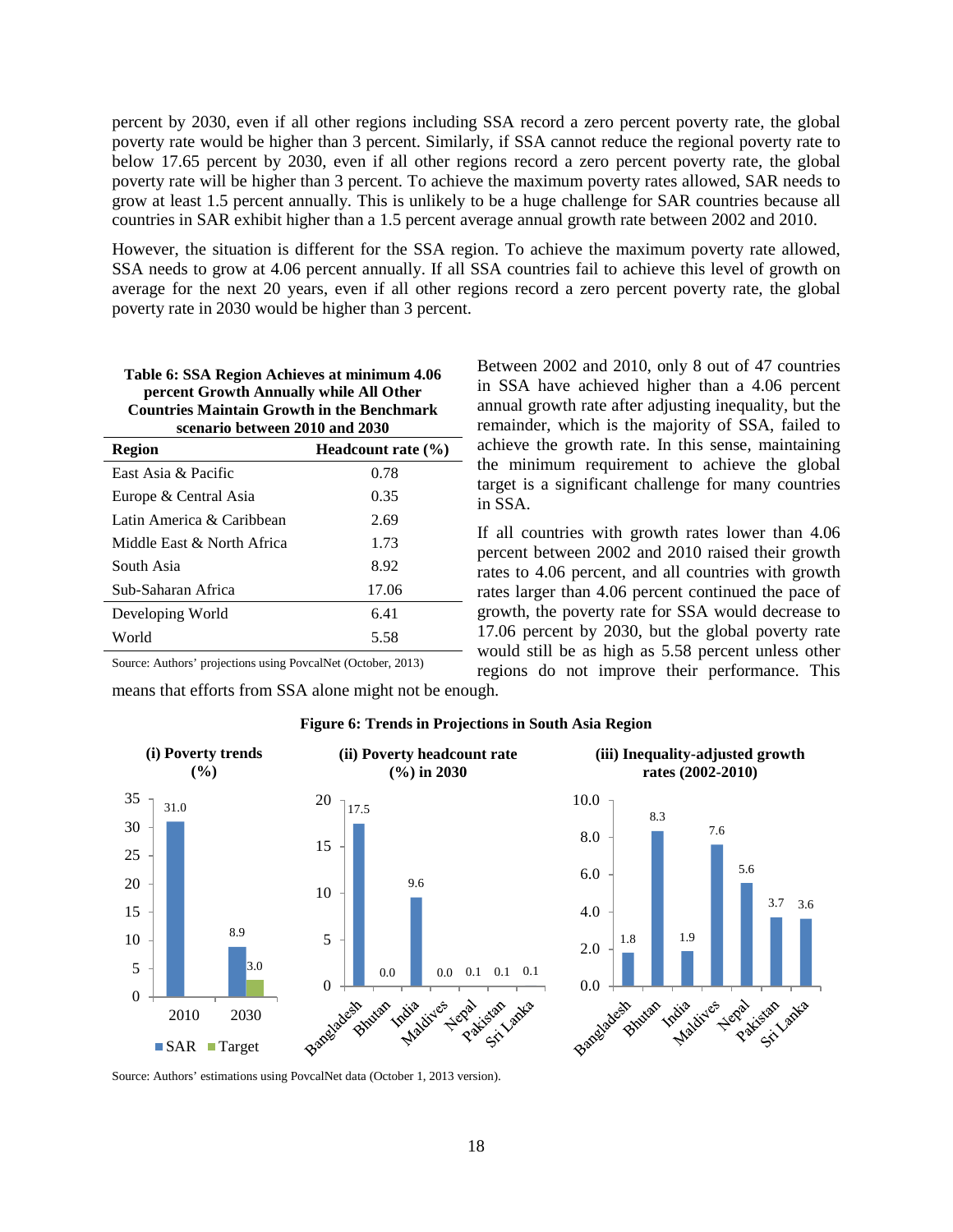#### *South Asia Region and encouraging recent achievements in India*

To achieve the global target of 3 percent by 2030, it is critical to improve the pace of poverty reduction in SAR. If all countries in SAR continued their pace of growth and poverty reduction between 2002 and 2010, SAR's regional poverty rate would decline from 31 percent to 8.9 percent. This is a significant reduction, but the regional poverty rate is still nearly three times the global target of 3 percent. Furthermore, since SSA's poverty rate is likely to be significantly higher than 3 percent, to achieve the global target, other regions need to achieve a poverty rate significantly below 3 percent. Given that the population share of SAR is projected to be high (around one-quarter), it is almost certain that the global poverty rate would be higher than 3 percent in 2030 unless SAR achieves a regional poverty rate below 3 percent.

According to Figure 6, all countries but India and Bangladesh will end extreme poverty if they can maintain the pace of poverty reduction between 2002 and 2010. In this sense, for these countries, their policy question is how to maintain the pace. But, for India and Bangladesh, they need to accelerate their performance in poverty reduction significantly; otherwise, it is almost certain that not only they but also SAR as a whole will fail to reach 3 percent.

# **Table 7: Official poverty estimates in India (%)**

|                                                  | Rural | Urban |  |
|--------------------------------------------------|-------|-------|--|
| 2004-05                                          | 41.8  | 25.7  |  |
| $2009-10$                                        | 33.8  | 20.9  |  |
| 2011-12                                          | 25.7  | 13.7  |  |
| Course: Pross Note on Doverty Estimates, 2011 12 |       |       |  |

*Source*: Press Note on Poverty Estimates, 2011-12. Government of India, Planning Commission, July 2013.

However, encouraging news came from India's latest official poverty estimates for 2011/12. According to the Planning Commission of the Government of India, both urban and rural poverty rates declined rapidly between 2009/10 and 2011/12 (see Table 7). More importantly, the pace of reduction is accelerated. In rural areas, the annual rate of poverty reduction between 2004/05 and 2011/12 was 6.7 percent. It increases to 12.8 percent if we focus on the last two years. In urban areas, the same observation holds—the annual rate of poverty

reduction increases from 8.6 percent to 19 percent if we focus on the last two years. Based on these, we project the annual growth rate of the survey mean for the period 2004/05 to 2011/12 to be 3.2 percent, while that of the 2009/10 and 2011/12 period is 6 percent. It is likely that maintaining the growth rate of 6 percent is difficult because this high rate is the result of rapid recovery from one of the worst droughts in history in 2009/10. Yet, the inequality-adjusted growth rate of 3.2 percent is still more than one percentage point higher than the growth rate used in the benchmark scenario for India.

If India can grow at a rate of 3.2 percent after adjusting for inequality changes since 2010, then India's poverty rate in 2030 would be as low as 2.5 percent, and the South Asia region's poverty rate will decrease to 3.6 percent by 2030. If Bangladesh could also grow at a rate of 3.2 percent, then South Asia's poverty rate would decline to 2.37 percent by 2030.

Accelerating the annual growth rates of India and Bangladesh to 3.2 percent enables the South Asia region to meet the 3 percent target, but it is still not likely enough to achieve the global target. For example, even if SSA countries could achieve the minimum annual growth rate of 4.06 percent and both India and Bangladesh could raise the annual growth rate to 3.2 percent, the global poverty rate would be 4 percent. Further, even if all countries in both SSA and SAR could achieve the annual growth rate of 4.06 percent, the global poverty rate would be 3.66 percent in 2030, which is still higher than 3 percent.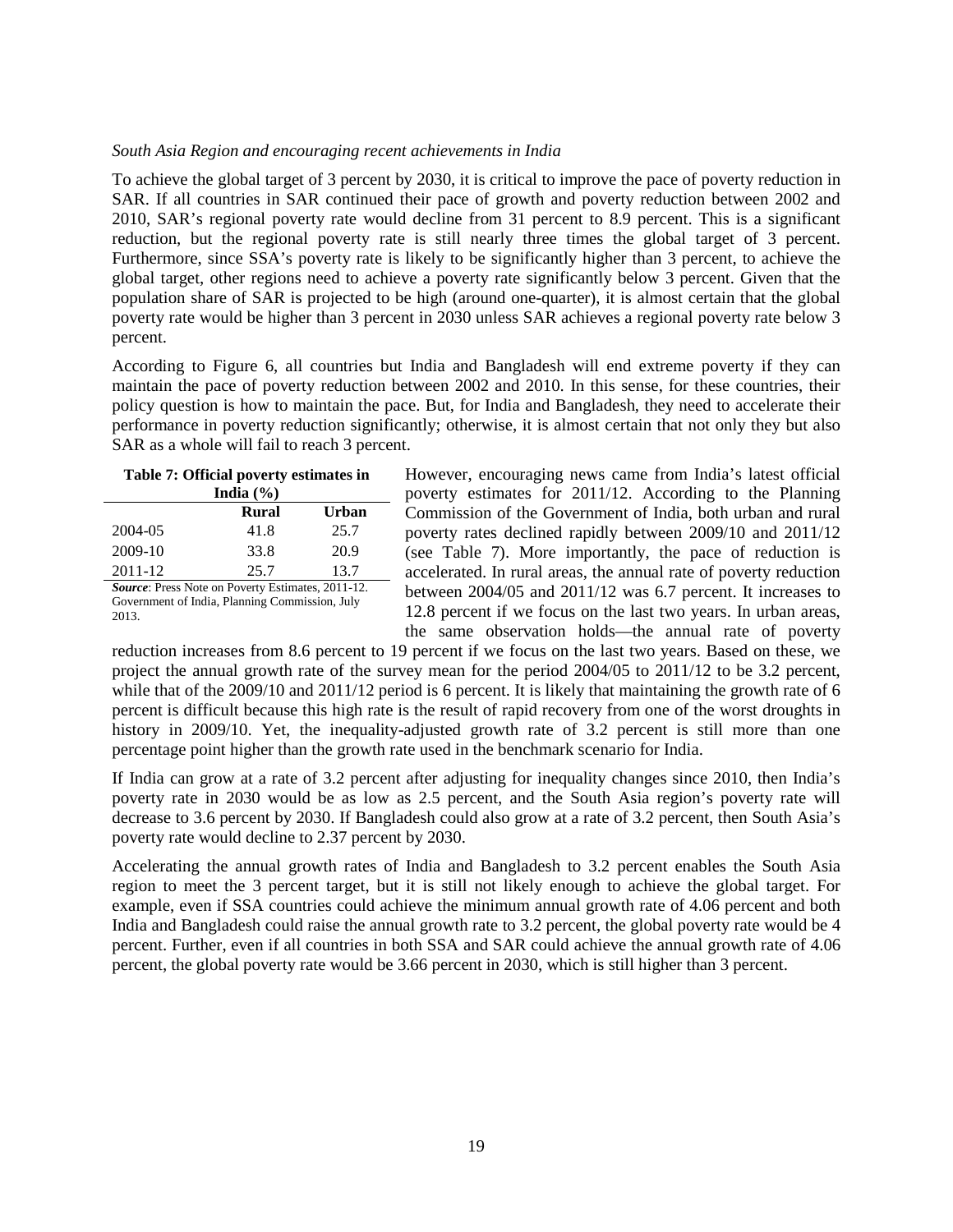| Table 8: Annual rates of change (%) |                   |         |                                   |
|-------------------------------------|-------------------|---------|-----------------------------------|
|                                     | Poverty reduction |         | Survey mean (inequality adjusted) |
|                                     | Rural             | Urban   | National                          |
| $2004/05 - 2011/12$                 | -67               | $-8.6$  | 3.2                               |
| $2009/10 - 2011/12$                 | $-12.8$           | $-19.0$ | 6.0                               |

**Table 8: Annual rates of change (%)**

Source: Authors' estimation using PovcalNet database and Press Note on Poverty Estimates, 2011-12. Government of India, Planning Commission, July 2013.

#### *Other regions' required contributions*

Given that achieving the minimum 4.06 percent annual growth rate for two decades is already very challenging for these two regions, it seems reasonable to ask other regions to contribute to bridging the remaining gap. However, this is difficult because (i) the population share of the remaining regions is limited; (ii) the projected poverty rates under the benchmark scenario are already low; and (iii) the inequality-adjusted growth rates of most countries in these regions are already quite high. For example, even if all countries in these regions, in addition to SAR and SSA, grow at a minimum 4.06 percent annually (inequality adjusted), the global poverty rate is 3.31 percent, still above 3 percent. Increasing the threshold further in these regions will help the global poverty rate reach 3 percent, but that might create a sense of unfairness because it is not clear why poor countries in these regions need to face tougher conditions than poor countries in SAR and SSA.

#### *A proposal – An intermediate growth target*

We propose a simple intermediate growth target—*maintaining a minimum 4.4 percent annual inequalityadjusted growth rate for all countries in the developing world*. Our projection suggests that if all countries with growth rates lower than the minimum threshold could accelerate their growth to an annual rate of 4.4 percent and the rest maintain their growth rates under the benchmark scenario, the global poverty rate will be 2.97 percent by 2030. We also found that even if all countries with the benchmark growth rates higher than the minimum threshold failed to maintain the growth rates, as long as they could maintain at least 4.4 percent, the global poverty rate would be 3.1 percent by 2030.

Maintaining a minimum 4.4 percent annual inequality-adjusted growth rate is clearly not an easy task. For example, historically, although the developing world as a whole grew at an annual rate of 4.7 percent between 2002 and 2010, the inequality-adjusted growth rate was just 2.8 percent. Furthermore, in the Sub-Saharan Africa region, 8 out of 47 countries recorded growth rates more than 4.4 percent between 2002 and 2010. More importantly, this is one of the best spells, with more than six years in terms of growth rates in the region. However, as discussed above, it is almost impossible for the rest of the world to fill the gap created by the SSA region if SSA cannot grow at a minimum rate of 4.4 percent annually. In this sense, feasibility defines this target.

It is also worth noting that this target is defined by inequality-adjusted growth rates. When countries are growing, inequality often increases. Therefore, it is typically the case that inequality-adjusted growth rates are lower than raw (or unadjusted) growth rates when countries are growing. But, this is not always the case. Some countries in LAC show great successes in reducing inequality and promoting sharing of growth benefits between the rich and the poor. For example, Brazil's average raw growth rate between 2002 and 2010 was 4.5 percent, while its inequality-adjusted growth rate was 7.7 percent. Mexico also exhibited similar success in promoting shared prosperity—its raw growth rate was 3.5 percent, while its inequality-adjusted growth rate was 5.5 percent.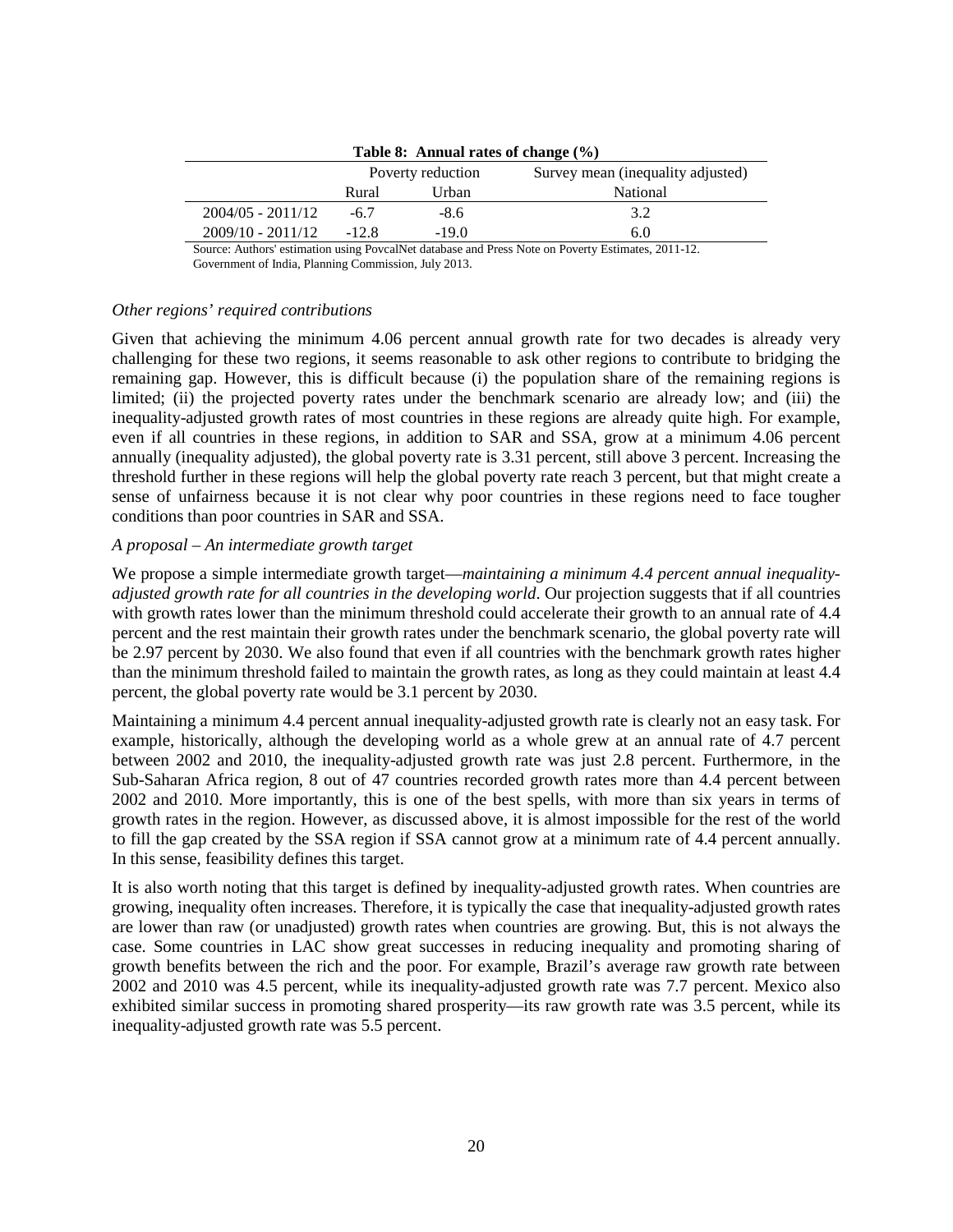#### **VI.2. A Continuous Tracking System of the Extreme Poverty Target**

Finally, we propose a continuous update of the analysis above whenever PovcalNet and other source data are updated. Repetition of the analysis allows us to monitor progress in the extreme poverty target in a systematic manner and also identify what each country and region needs to do from the time of the analysis onward.

As time passes, new household survey data will be collected and included in the PovcalNet, while population projections and national accounts will be also updated. New global, regional, and countrylevel poverty rates at the US\$1.25 poverty line will be estimated accordingly. PovcalNet has updated all poverty rates every three years, except for the last spell between 2008 and 2010. Population projections of the World Bank Data group are updated twice a year. Other data in the World Development Indicators are now updated every quarter.

With these changes in the source data, results from all the analyses above will likely change. Some countries might fail to achieve the annual rate of 4.4 percent growth by the next update. As a result, if the analysis is repeated, we might find that the pace of global poverty reduction is not achievable even with the intermediate growth target. In that case, the minimum growth requirement might need to be raised. Furthermore, the analysis might reveal new obstacles to the global target. In the analysis above, the unequal pace of growth across countries is the main challenge, although changes in within-country inequality and the unequal pace of population growth across countries can also slow the pace of global poverty reduction. Furthermore, the situation might change and other factors might be identified as key obstacles to the global target.

### **VII. Conclusion**

This paper proposes a new analytical framework to understand what is needed to achieve the target of ending extreme poverty. The approach first projects the global poverty rate in 2030 under a benchmark scenario, where all countries will grow at the same rate as in the past 10 years or so and their populations will grow as projected by the World Bank Data Group. It modifies a projection model used in Ravallion (2013)—the distribution neutral approach—so that the effect of changes in inequality on the pace of poverty reduction can be incorporated, and also takes into account country-specific rates of population and economic growth.

The analysis based on this approach reveals how important it is to incorporate country-specific growth rates. Even if the developing world as a whole has been growing fast enough to achieve the target of 3 percent by 2030, the different paces of growth across countries reduce the global pace of poverty reduction and lead to a projected poverty rate of 8.6 percent in 2030. Surprisingly, incorporating changes in within-country inequality has a minimal impact on the global projection, while it does have a large impact on some regions, particularly the LAC region. All in all, ignoring country specific factors can produce overly optimistic projections about the future status of poverty.

Findings of the analysis provide interesting insight on what needs to be done to achieve the end of extreme poverty target. The analysis above confirms that ending extreme poverty by 2030 is very challenging. While economic growth is important, accelerating growth is not enough and sharing the pace of growth within and across countries is essential to achieve the target of ending extreme poverty. Indeed, our analysis shows that lack of growth is not a key constraint. The developing world as a whole has been growing fast enough to reduce the global poverty rate to below 3 percent by 2030. A key problem is that poorer countries in general have experienced slower economic growth and faster population growth than richer countries. To end extreme poverty by 2030, it is crucial to not only accelerate growth but also improve sharing of the growth within and across countries. Also, given that even a small shock can derail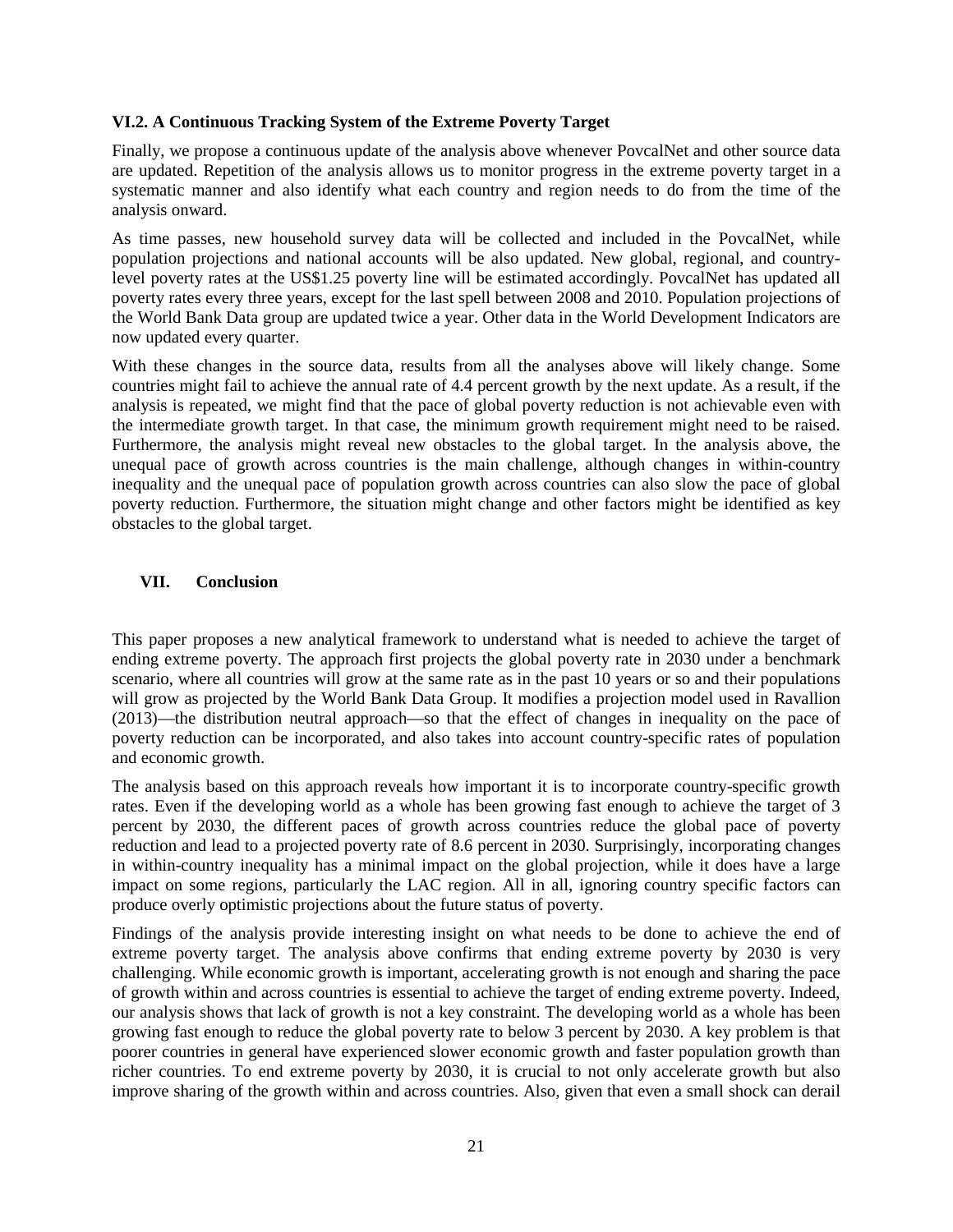the path to end poverty, it is essential to protect countries from crises and facilitate a country's quick recovery in case of a crisis, and ensure any policy that accelerates growth and improves sharing of the growth is implemented in an environmentally and fiscally sustainable manner.

These requirements to achieve the end of extreme poverty target are consistent with the WBG goals. The other goal of WBG encourages a developing country to improve growth of the less well-off in the country. Also, the WBG goals need to be achieved in an environmentally and fiscally sustainable manner. Only an addition is that the above requirements for ending extreme poverty target include improving sharing of economic growth between rich and poor countries. With this additional condition, the pursuit of WBG goals makes the dream of the world free of poverty possible.

A challenge is that policies to improve sharing of growth within and across countries are little known. As Dollar et al. (2013) show, the past data fail to show any policy that can effectively reduce within country inequality although the above studies suggest learning from recent experiences in LAC is promising. How to improve sharing of growth across countries is even less known. It is urgent to explore policies to improve sharing of growth within and across countries.

Finally, it is very important to update the analysis above whenever source data are updated. Our proposed framework uses publicly available data only and produces poverty projections that are fully consistent with global and regional poverty estimates in the past. For example, to calculate growth rates, we used household expenditure (or income) per capita data available in PovcalNet. In this way, all growth estimates are fully consistent with the global and regional poverty rates published in MDGs and other official global poverty databases. Furthermore, by using only publicly available data, anyone who is interested in the projections in this note can replicate our results. Such replicability with publicly available data is critical for transparency. We include in the annex a detailed explanation of how all projections were conducted using the publicly available data.

However, as a result, like all other statistics, all projections conducted in this paper are subject to changes since the source data are being updated continuously. This implies that once the source data are updated, all projections also need to be updated. In this sense, we would recommend that this analysis be repeated when the source data are updated. Frequent repetition of this analysis will continuously give us a solid grasp of where we stand in terms of the target of ending extreme poverty and help update intermediate targets.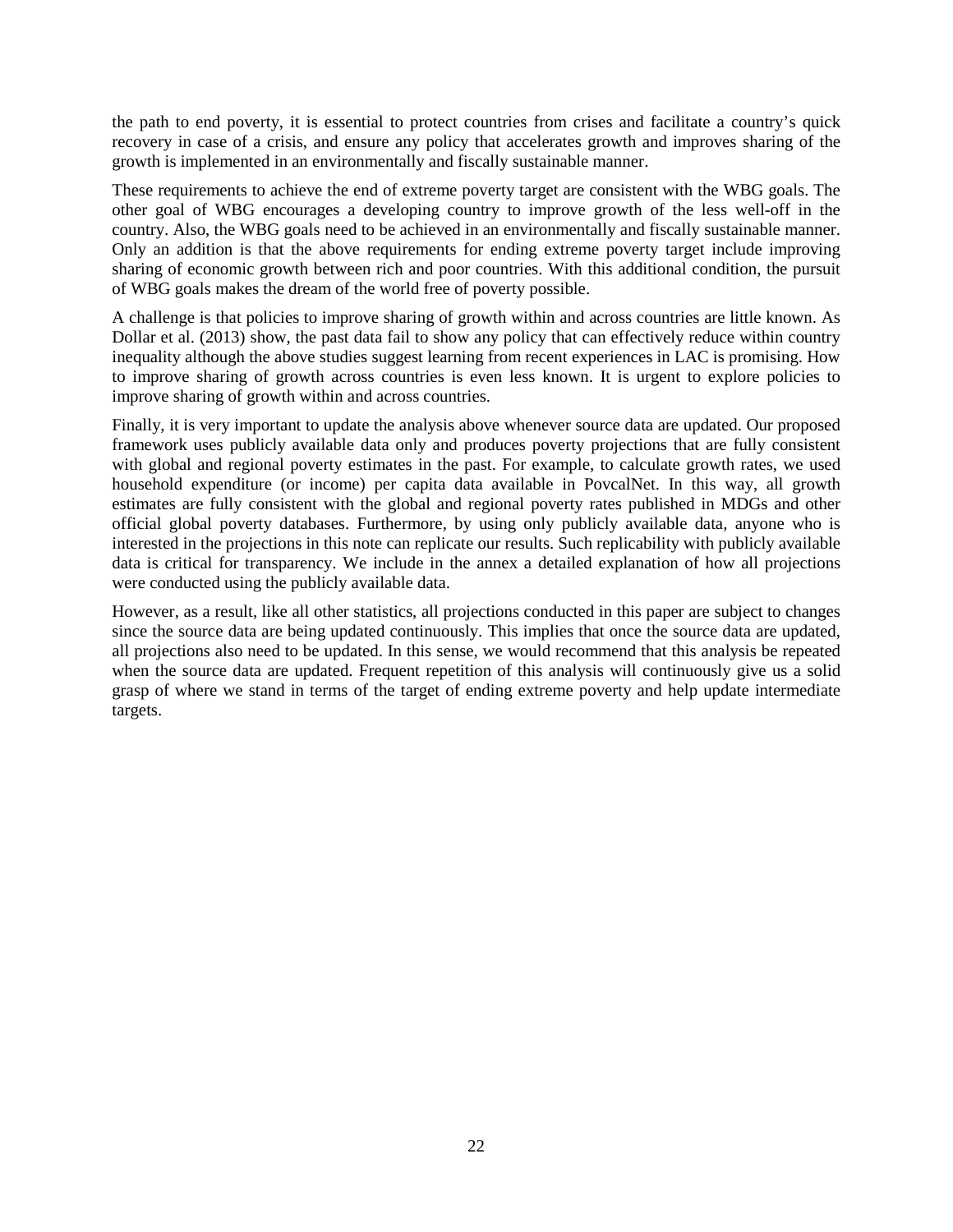#### **Reference**

Basu, K. 2013. "Shared Prosperity and the Mitigation of Poverty In Practice and in Precept." *Policy Research Working Paper* 6700. World Bank, Washington, DC.

Bourguignon, F. 2003. "The Growth Elasticity of Poverty Reduction: Explaining Heterogeneity across Countries and Time Periods." In T. Eichler and S. Turnovsky (eds.). Growth and Inequality. Cambridge. MIT Press.

Chandy, L., N. Ledlie, and V. Penciakova. 2013. "The Final Countdown: Prospects for Ending Extreme Poverty by 2030." Brookings Institution. Global Views. Policy Paper 2013-04.

Chen, S., and M. Ravallion. 2010. "The Developing World is Poorer than We Thought, but No Less Successful in the Fight Against Poverty." *Quarterly Journal of Economics* 124 (4): 1577-625.

Chen, S., and M. Ravallion. 2012. "More Relatively-Poor People in a Less Absolutely-Poor World." *Policy Research Working Paper* 6114. World Bank, Washington, DC.

Dollar, D., and A. Kraay. 2002. "Growth is Good for the Poor," *Journal of Economic Growth*, 7, 195-225.

Dollar, D. T. Kleineberg, A. Kraay. 2013. "Growth Still is Good for the Poor." *Policy Research Working Paper* 6568. World Bank, Washington, DC.

Dercon, S. and N. Lea. 2012. "The Prospects of the Poor: The Future Geography of Poverty and its Implications for DFID." DFID. London.

Dhongde, S. and C. Minoiu. 2013. "Global Poverty Estimates: A Sensitivity Analysis." *World Development* 40(3): 1-13.

Edward, P. and A. Sumner. 2013. "The Future of Global Poverty in a Multi-Speed World – New Estimates of Scale and Location, 2010-2030." *Centre for Global Development Working Paper* 327

Karver, J. C. Kenny, and A. Sumner. 2012. "MDGs 2.0: What Goals, Targets, and Timeframe?" *Centre for Global Development Working Paper* 297.

Klasen, S. and M. Misselhorn. 2006. "Determinants of the Growth Semi-Elasticity of Poverty Reduction." Proceedings of the German Development Economics Conference, Berlin 2006, *Research Committee Development Economics*, No. 15.

Lanjouw, P., S. Chen, and A. Kraay. 2013. "The World Bank's Poverty Target of 3% in 2030. Assessing the Realism of this Goal and Exploring Some Country-Level Implications" World Bank, Washington, DC. Mimeo.

Planning Commission, Government of India. 2013. Press Note on Poverty Estimates, 2011-12.

Ravallion, M. 2012. "Benchmarking Global Poverty Reduction." *Policy Research Working Paper* 6205. World Bank, Washington, DC.

Ravallion, M. 2013. "How Long Will It Take to Lift One Billion People Out of Poverty?" *World Bank Research Observer*.

Ravallion, M. and S. Chen. 2012. "Monitoring Inequality." Blog Post on Let's Talk Development. World Bank. http://blogs.worldbank.org/developmenttalk/monitoring-inequality.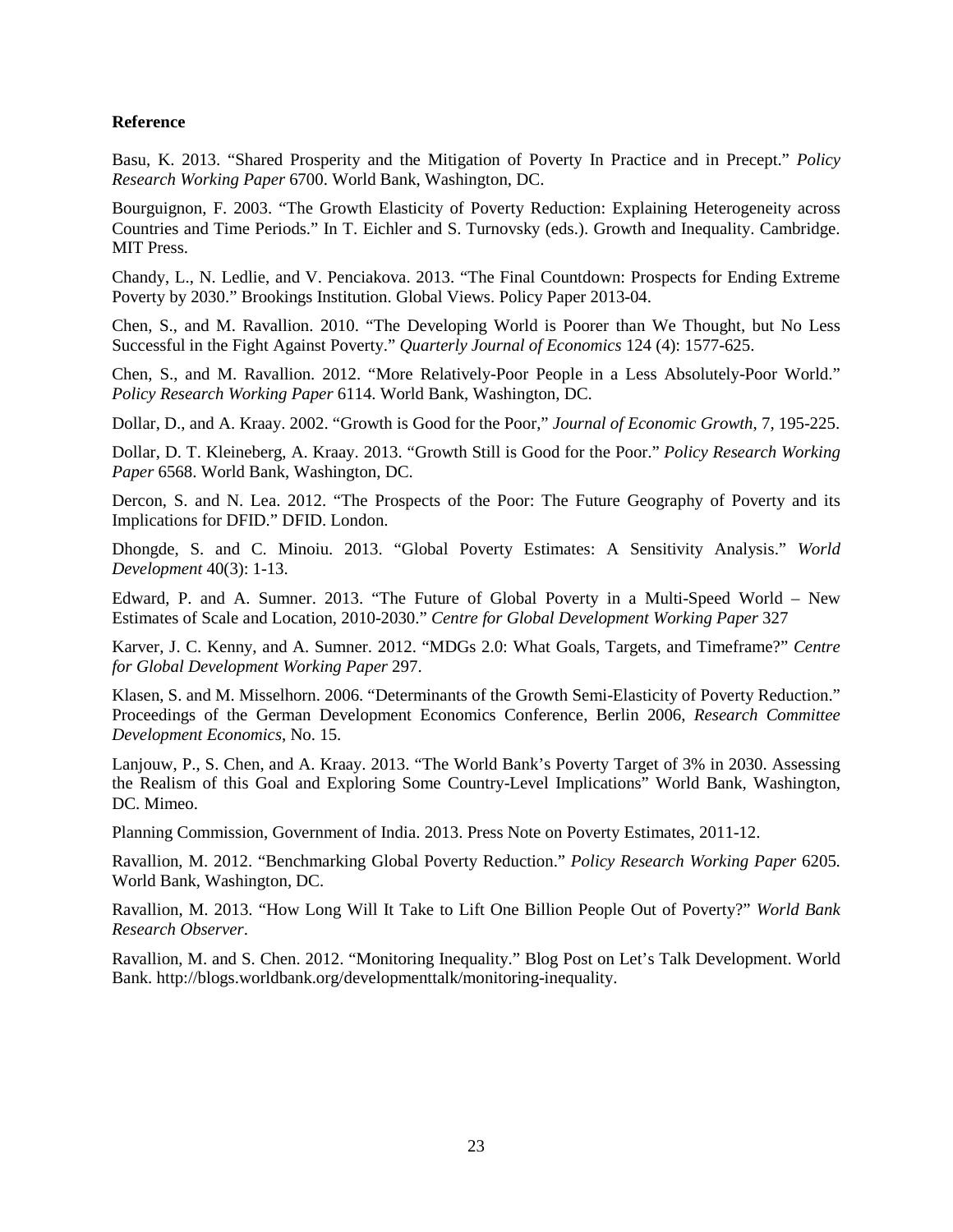#### **Annex**

The objective of the annex is (i) to document data sources consulted in this paper and (ii) delineate the methodology used to calculate a series of projected poverty rates in 2030 reported in this paper. Two data sources are consulted: PovcalNet and World Bank Population Projection. Both datasets are publicly available. All data used in this paper were current as of the time of writing (October 1, 2013). Since these databases are periodically updated, exact replication of the results in this paper may not be possible if data are taken at a later date. For interested readers, the datasets used by the authors are available upon request.

#### **PovcalNet**

PovcalNet (http://iresearch.worldbank.org/PovcalNet/index.htm?0) is an online poverty measurement tool maintained by the World Bank's Development Research Group. PovcalNet provides two types of poverty estimates: country-specific poverty estimates as of the year of household surveys and so-called "line-up" year estimates that allow for comparisons of poverty estimates across countries in reference years. The current note exclusively relies on line-up year estimates as they are the official international poverty estimates of the World Bank.

#### **Line-up Year Estimates**

PovcalNet reports line-up year estimates every three years starting in 1981, with the only exception being the latest 2010 estimates, two years after the previous estimate in 2008. As availability of household surveys differ across countries, poverty rates must be imputed when no survey is available in a given reference year in PovcalNet. PovcalNet adopts three approaches to imputing poverty rates.

First, if a survey is not available for a country in a given line-up year, but is available either before or after the line-up year, PovcalNet adjusts the mean income/expenditure observed in the survey year by a growth factor in private consumption per capita in the national accounts to infer an unobserved mean income/expenditure in the line-up year. It then uses this new mean income/expenditure to calculate poverty indicators. What is implicitly assumed here is that the underlying relative distribution of income/expenditure remains unchanged between the survey year and the line-up year.

If the line-up year falls between two survey years, PovcalNet repeats the process above twice by extrapolating the mean income/expenditure forward and backward to the line-up year. This will yield two poverty headcount rates for the line-up year. PovcalNet then takes a linear interpolation of the two to calculate the poverty headcount rate for the line-up year.

Finally, if a country has no survey available, PovcalNet applies the weighted average headcount rate of the region to which the country belongs. This, of course, assumes that the country with no available surveys has the same poverty headcount rate as the regional average.

For more details about how line-up year estimates are calculated, see the Methodology and FAQs sections in PovcalNet and references therein.

#### **Poverty Rates in Aggregation**

PovcalNet reports regional average poverty rates as a population weighted average of the country-level poverty rates. The average poverty rate for the developing world is then calculated as a population weighted average of the regional average poverty rates. Although not reported in PovcalNet, we report the poverty headcount rate for the world. This is calculated by simply using the total population in the world, instead of that in the developing world, assuming that there are no extremely poor individuals in developed countries.

#### **World Bank Population Projection**

Population data play a critical role in calculating average poverty rates at higher levels of geographical aggregation. We rely on the World Bank Population Projection (http://databank.